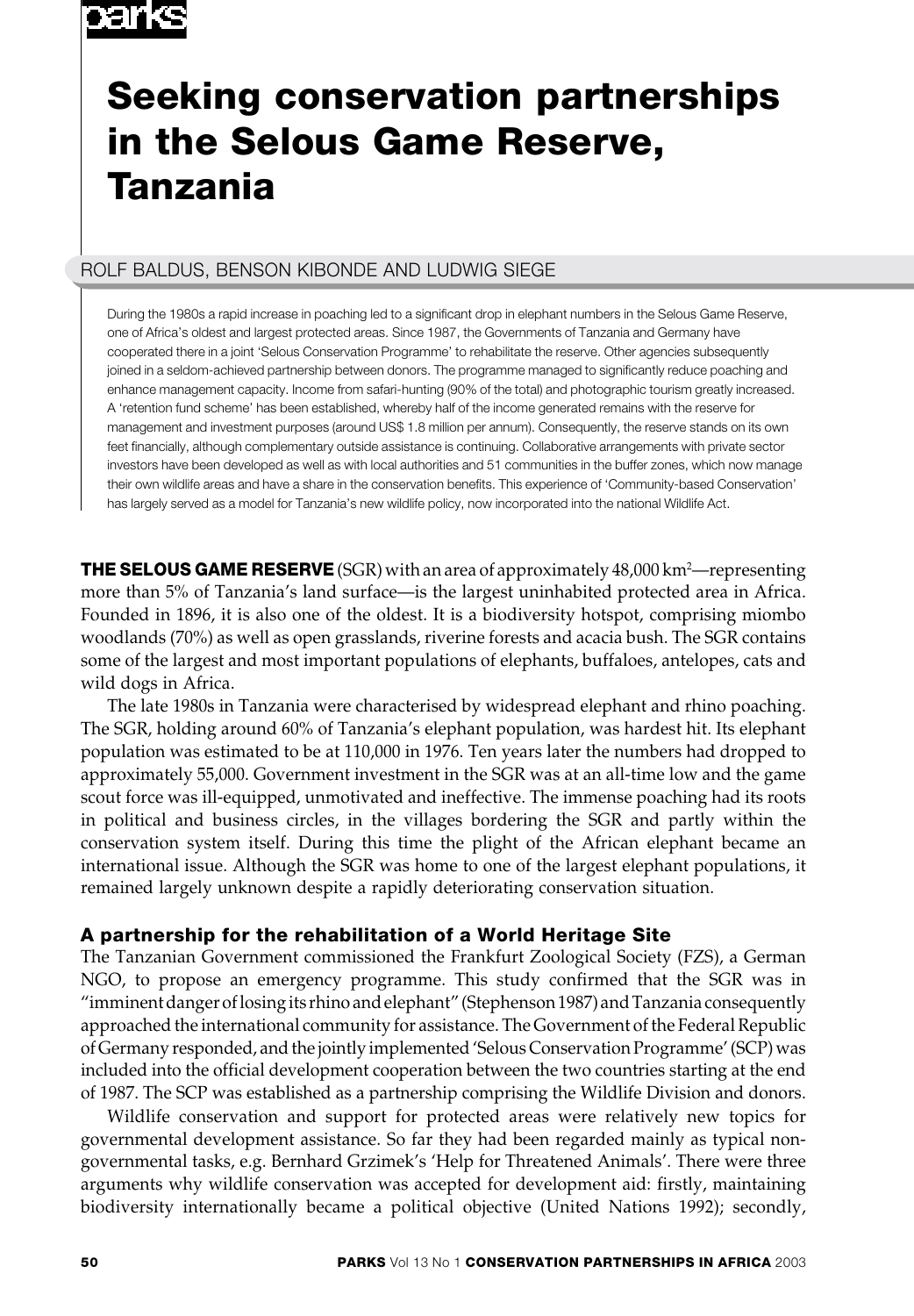

The dance of the traditional hunters (murumba) ceremonially declares the onset of the hunting season during the annual wildlife budget planning of a village assembly in the southern buffer-zone of Selous Game Reserve. Photo: Rudolf Hahn.

wildlife was increasingly seen as a natural resource with a potential for sustainable use; and thirdly, new concepts combined nature conservation with people-based development strategies. For German development policy, the SCP represented a break-through and similar projects were to follow. Wildlife conservation also became more important for other bilateral and multi-lateral donors.

The cooperation between the two countries in the SGR was based on bilateral agreements and regular joint planning meetings were held at which all the major government stakeholders were represented. Foreign assistance was limited to an advisory capacity whereas the Tanzanian authorities remained in the driver's seat. There was an expectation on the side of the donors that the Tanzanian Government would adapt the framework conditions (organisational structures, legislature) to the new challenges. This finally contributed to a new Wildlife Policy (Ministry of Natural Resources and Tourism 1998) in Tanzania, which contains elements of deregulation, decentralisation and privatisation of the wildlife sector.

Technical assistance is usually targeted at capacity-building, the transfer of know-how and structural reform, and normally has a personnel component. This was useful in the case of the SGR as its key problems were structural and management related. The simple provision of funds would not have resolved the fundamental issues at stake 15 years ago. Since 1987, the Deutsche Gesellschaft für Technische Zusammenarbeit (GTZ), which executed the project on behalf of the German Government, has assigned one to two advisors to work with the SGR's administration and with the communities and district authorities in the buffer zones. In recent years, advisory services to the SGR have decreased to about four man-months per year which reflects the increased capacity of the SGR administration. Consequent to the greatly improved self-financing ability of the SGR, the provision of materials, infrastructure and services by GTZ was correspondingly reduced. It is expected that the German component of the SCP support to the SGR will expire at the end of 2003. GTZ will, however, continue to support Community Based Conservation (CBC) in the buffer zone. Since subsidiary legislation for CBC was introduced in early 2003, this programme has a legal basis and can serve as a pilot area for other parts of the country.

The German Bank for Reconstruction and Development (KfW) has provided further financial resources, and has since 1996, complemented the work of GTZ by financing crucial access and trunk roads in the northern tourist sector, a Geographical Information System including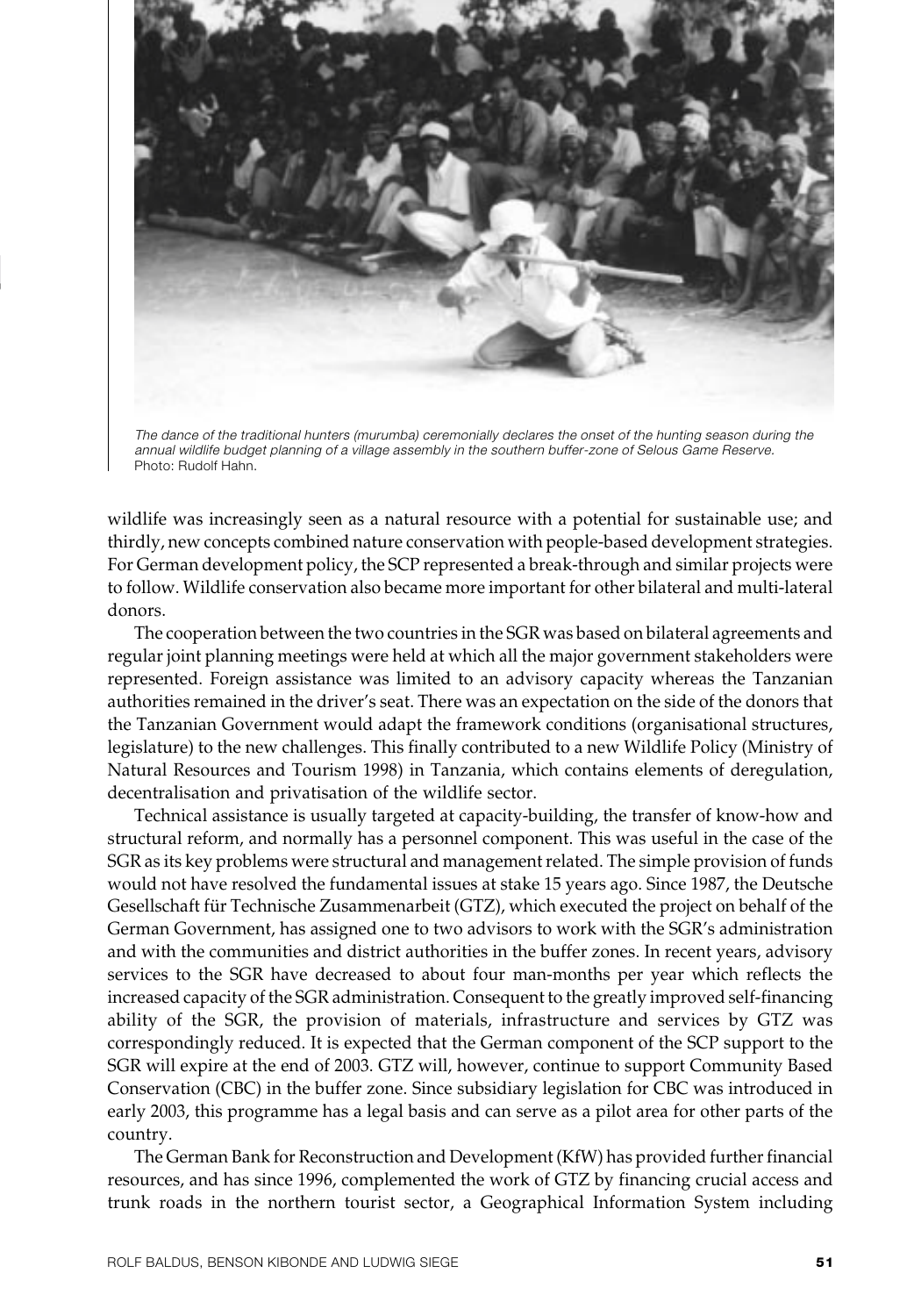mapping of the SGR, and 1,000 km of boundary demarcation. In the late 1990s, the African Development Bank, a multilateral donor, also provided a loan for construction purposes, training and CBC.

## **Donor coordination: often proclaimed and finally achieved**

The Stephenson Report (1987) proposed a multi-donor approach, which was adopted by all parties concerned, including the Wildlife Division. FZS supported the SGR with equipment and in particular, an aircraft and road-building machinery. The African Wildlife Foundation assigned a mechanic, equipped with a mobile workshop in the SGR's headquarters in order to help with the maintenance of the growing vehicle fleet and machinery. The Worldwide Fund for Nature provided an elephant and rhino biologist. Together with the Wildlife Division the four donors jointly planned the necessary activities and implemented them in a coordinated and coherent way. In retrospect it can be said that this partnership venture led to a fast but thorough rehabilitation of the SGR and contributed greatly to the tremendous anti-poaching success within a three-year period. In 1999 the European Union joined the partnership by supporting the 'Selous Rhino Trust', a Tanzanian NGO. Mainly for administrative reasons GTZ became the facilitating agency for this aspect.

Donor coordination has been a constant theme of international development assistance in recent decades, but nevertheless has often left a lot to be desired. The SGR emergency programme was a rare example of a conflict-free and equal partnership between donors of differing backgrounds and vastly different budgets. One of the reasons for this was the high level of commitment to a shared and ambitious programme.

Board members and village game scouts of Jukumu Society—a community-based organisation managing the Wildlife Management Area of 21 villages in the northern buffer zone of the Selous Game Reserve—during the opening of its offices, scout station and campsite. Photo: Rudolf Hahn.

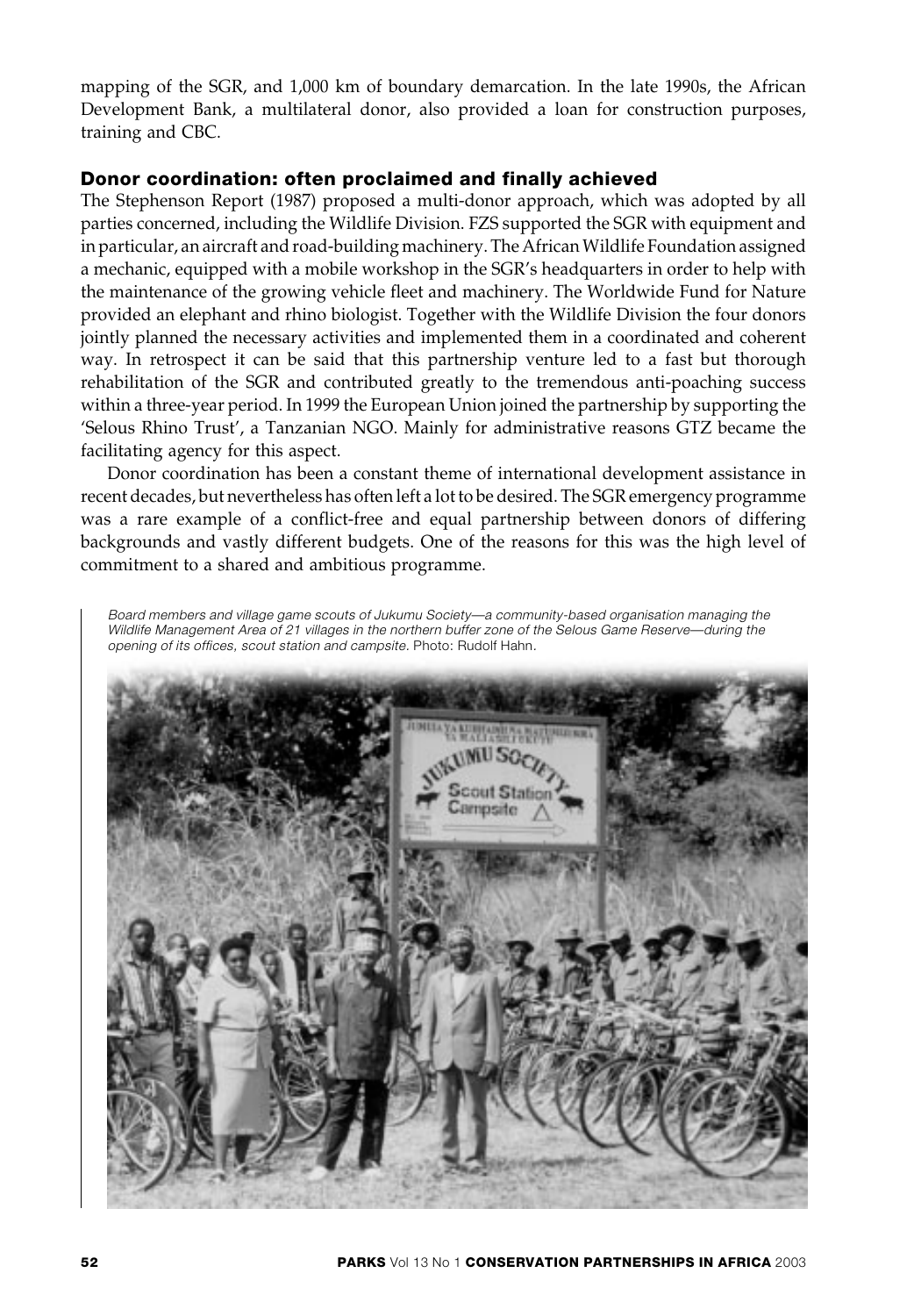# **Hands-on intervention: rehabilitation, infrastructure development and capacity-building**

The objectives of the SCP were defined in a joint planning process as follows:

- 1. to safeguard the existence and ecological integrity of the SGR as a conservation area; and
- 2. to significantly reduce conflicts between the SGR and the local population by implementing a programme of sustainable wildlife utilisation by local villages.

To achieve these objectives, the SCP focused on assisting in the rehabilitation and management of the SGR, and establishing, in cooperation with local villagers, a programme of sustainable wildlife utilisation in buffer zones adjacent to the SGR.

In the beginning poaching was by far the biggest problem (the elephant population fell under 30,000 in 1989) and the rehabilitation programme started with strengthening the anti-poaching efforts. As no time was to be wasted, an unbureaucratic 'hands-on' approach was followed concentrating on clear conservation priorities. Later a Management Plan was introduced to base all activities on professional procedures and on agreements between the different parties concerned. Coordination processes were complex due to the multitude of stakeholders from the governmental and private sectors. During the rehabilitation phase, the SCP concentrated on the following fields:

- $\blacksquare$  equipping, training and motivating the ranger force;
- extending stations and new outposts;
- $\blacksquare$  improving the standard of living of scouts and their health and social conditions;
- extending and maintaining a basic road system (from 1,700 km to 15,000 km);
- improving communications (HF/VHF radio system) and transport (from three to 47 vehicles and lorries);
- supporting general management, including finance and business aspects;
- planning for tourism; and
- monitoring ecological indicators (including regular aerial counts).

General research was not part of the initial priorities but gained some importance in recent years after the rehabilitation process had been concluded.

## **The road towards financial sustainability**

The SCP was started with the clear understanding between all partners that external assistance would in time be phased out and that the SGR in the long run would have to become selfsustaining. The SGR's budget in 1987 was funded entirely from the Government Treasury and amounted to approximately US\$ 3.00/km<sup>2</sup>. After difficult negotiation processes with the Ministry of Finance it was finally agreed in 1992 that the SGR should be allowed to retain 50% of its income (referred to hereafter as the retention fund). This became effective two years later and since then the SGR's management has had a strong incentive to increase the income from photographic and safari tourism.

Revenue generated from photographic tourism has increased 15-fold over 15 years and now contributes to 10% of overall income and 20% of the retention fund income (Table 1). Hunting revenue has trebled and accounts for approximately 90% of income and 80% of the retention fund income. To maintain sustainability of the hunting revenue, there will be a need to improve the revenue collection system while maintaining hunting quotas at the same level of off-take.

Quotas are set by the Ministry on the basis of aerial counts and available ecological information. They are mostly conservative (well under or at sustainable off-take levels), but growing demand might create pressure to increase quotas. Common species to be hunted are buffalo, antelopes, leopard and lion as well as up to 50 elephants per year. Trophy exports are in line with CITES-regulations.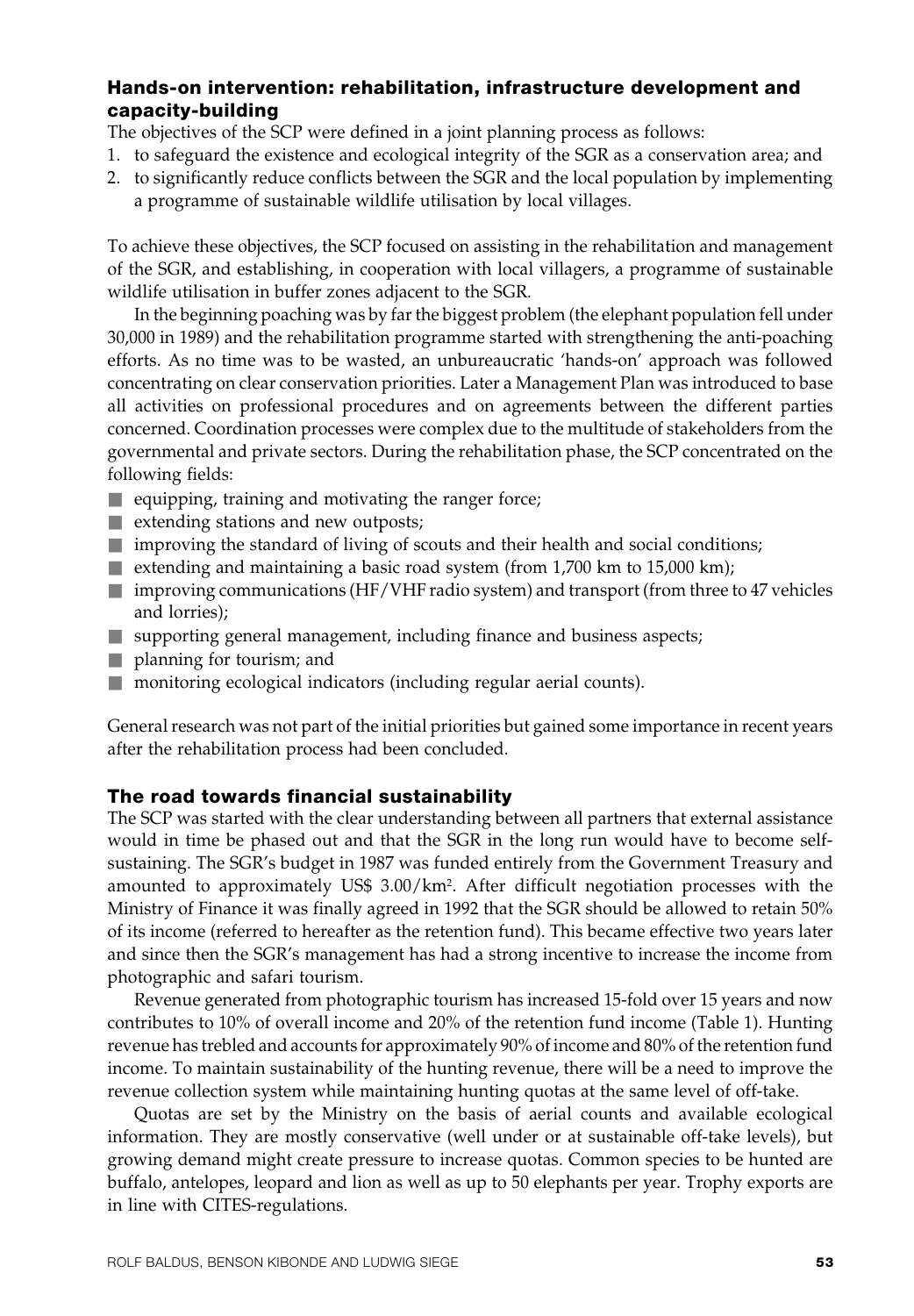|      | <b>Table 1.</b> Tourism, hunting and revenue growth from 1991–2001. |                                       |                                               |                                               |                                                 |                                                |
|------|---------------------------------------------------------------------|---------------------------------------|-----------------------------------------------|-----------------------------------------------|-------------------------------------------------|------------------------------------------------|
| Year | <b>Number</b><br>of<br><b>Tourists</b>                              | <b>Number</b><br>of<br><b>Hunters</b> | <b>Tourist</b><br><b>Revenue</b><br>,000 \$US | <b>Hunting</b><br><b>Revenue</b><br>,000 \$US | <b>Hunting</b><br><b>Retention</b><br>,000 \$US | <b>Total Income</b><br><b>SGR</b><br>,000 \$US |
| 1991 | 1,150                                                               | 115                                   | 22                                            | 1,245                                         |                                                 | 22                                             |
| 1992 | 1.784                                                               | 163                                   | 40                                            | 1.655                                         |                                                 | 40                                             |
| 1993 | 2,135                                                               | 198                                   | 53                                            | 1,831                                         |                                                 | 53                                             |
| 1994 | 2,415                                                               | 174                                   | 100                                           | 1,656                                         | 828                                             | 928                                            |
| 1995 | 3,473                                                               | 168                                   | 160                                           | 1,706                                         | 853                                             | 1,013                                          |
| 1996 | 4,661                                                               | 325                                   | 209                                           | 2,674                                         | 1,337                                           | 1,546                                          |
| 1997 | 5,455                                                               | 346                                   | 249                                           | 2,909                                         | 1,454                                           | 1,703                                          |
| 1998 | 4.596                                                               | 436                                   | 285                                           | 3,541                                         | 1.770                                           | 2,055                                          |
| 1999 | 5,501                                                               | 343                                   | 303                                           | 2,718                                         | 1,359                                           | 1,662                                          |
| 2000 | 5,267                                                               | 431                                   | 320                                           | 3,245                                         | 1,623                                           | 1,943                                          |
| 2001 | 4,802                                                               | 482                                   | 299                                           | 3,621                                         | 1,811                                           | 2,110                                          |

Source: SGR statistics

It is recognised that Tanzania does not have the resources to adequately manage its extensive network of protected areas (covering 25% of the country). Whereas the National Parks fall under a financially independent para-statal institution, the Game Reserves depend on allocations from the central budget. They are generally greatly under-financed and because of this cannot be properly managed. The SGR is an exception, due to its ability to retain revenues from tourism and the financially successful hunting industry. The SGR currently spends US\$ 2.8 million or approximately US\$ 58.00/km² (excluding investment but including salaries). This is exceptional by Tanzanian standards, but still low when benchmarked internationally.

As far as the long-term financial status of the SGR is concerned there are two scenarios:

## *Scenario 1 – basic management on self-finance basis*

The basic functions of management (e.g. anti-poaching, administration of the tourism industry, maintaining the necessary infrastructure, minimal ecological monitoring) can be maintained with the retention fund. This does not, however, allow for an expansion of infrastructure, the provision of services to neighbouring communities or activities like research. This scenario assumes no changes in the present high tourist demand, and this is not an unrealistic assumption as safari hunting tourism is generally more stable than the other types of international tourism.

## *Scenario 2 – some permanent outside support*

In order to attain higher expenditures/km², and consequently a higher level of management, it will be necessary to receive outside assistance on a permanent basis. While maintaining selfsufficiency for general management purposes, the management will seek limited assistance for expensive infrastructure, specific conservation projects (e.g. rhinos), research, sophisticated monitoring and CBC-programmes.

Such permanent support could be justified by the fact that the SGR is a World Heritage Site and consequently the international community should share the obligations. On the other side this refers to the wildlife of Tanzania as a whole, and there are many other important protected areas in the country with significantly lower finance levels.

The important issue, and one that has been aptly demonstrated in the case of the SGR, is that the development of these management options has been the result of an effective partnership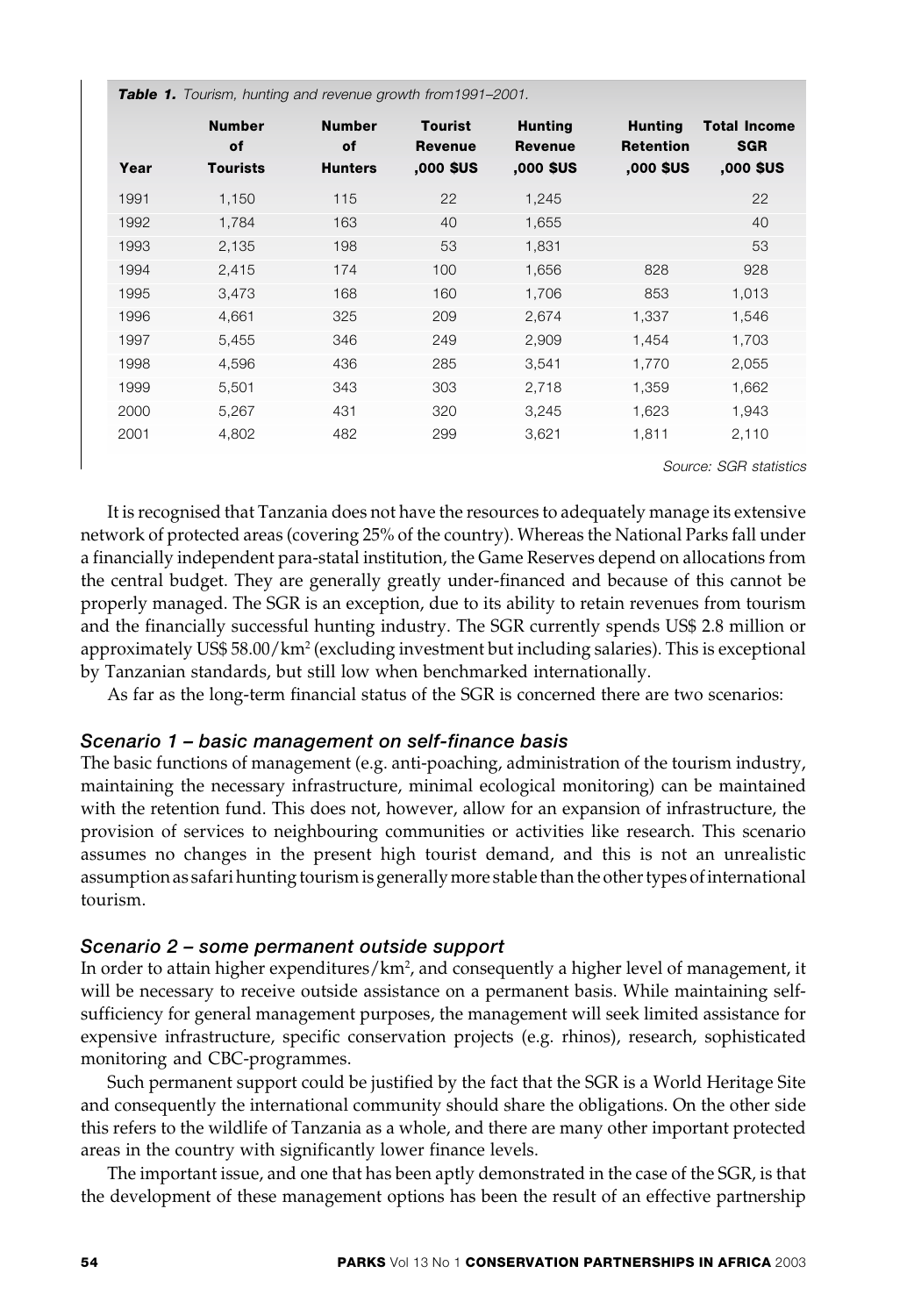Duthumi Village along the Ruvu River was awarded a hunting quota for crocodiles after 11 people were killed by crocodiles in less than two years. Photo: Rolf D. Baldus.

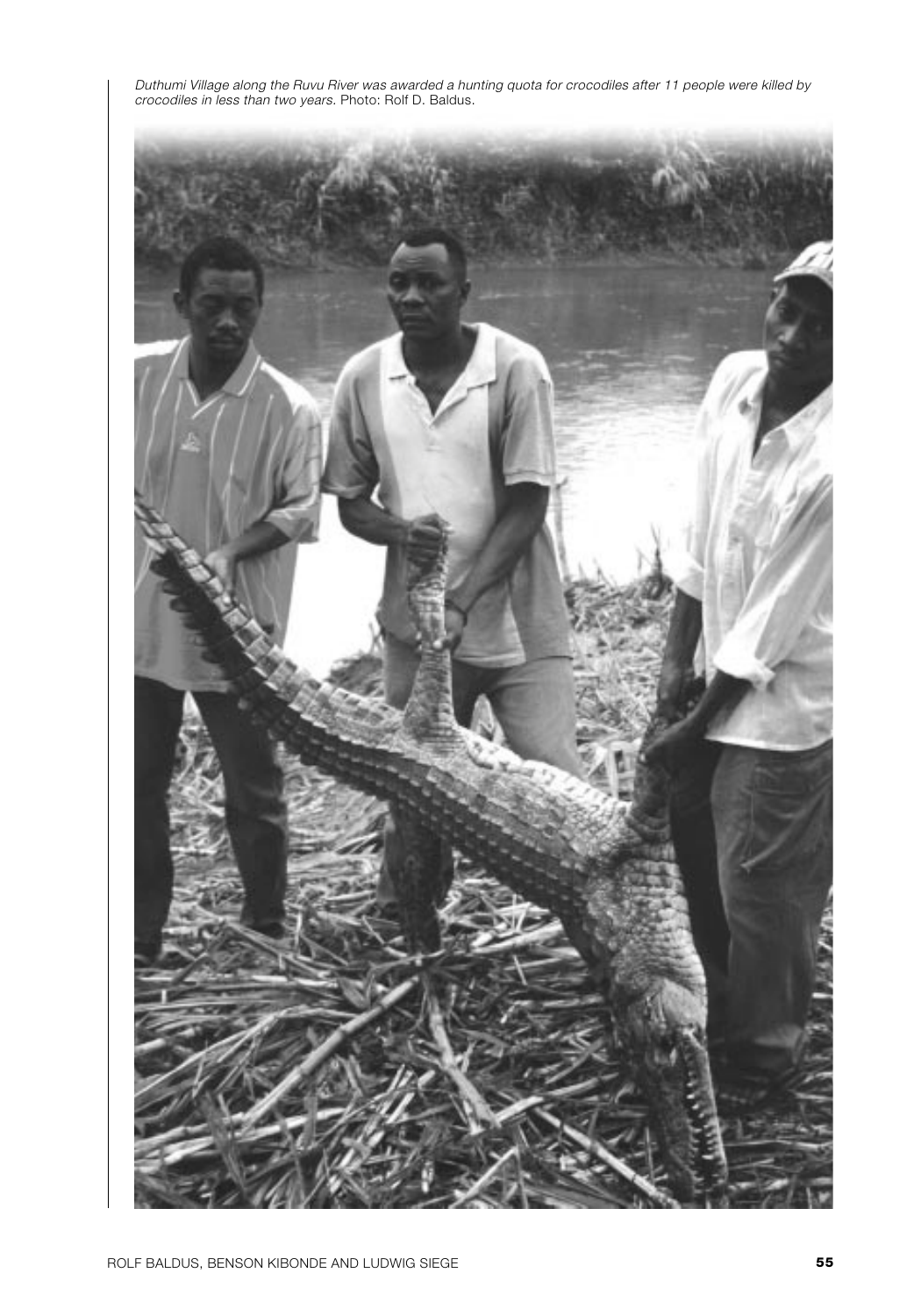maintained over a long period between various agencies with the will to resolve problems and seek solutions. But is this partnership only about government and donors?

# **The role of the private sector: public-private partnerships and carefully regulated competition**

In line with Tanzania's formerly socialist orientation, the tourism industry, including safari hunting in the 1980s, was largely in the hands of the government. The trend, however, was towards privatisation, as the failure of a state-run economy was particularly obvious in this industry. The SCP greatly supported this trend and encouraged private sector investment rather than state-run businesses as the future source of funding for the SGR. In the case of the SGR, the private sector is represented by the safari hunting companies and a number of photographic tourism investors.

A good number of them were greatly interested in the recovery of the SGR, not least in their own business interest. A protected area with dwindling animal numbers and carcasses strewn all over the place cannot remain a tourist destination. Before the retention fund was in place, funding was sub-optimal. Many essential activities required external support, and a partnership was developed with those companies who were willing to providing funds or in-kind support, e.g. for grading roads or building airstrips.

Over the years the revenues have expanded, partly through higher fees or improved fee structures and partly through increased utilisation. Presently six tourist camps are operational in the northern sector of the SGR and around 20 hunting companies in the 44 hunting blocks of the SGR. Demand and consequently pressure for more intensive tourism threatens to compromise ecologically-justified restrictions for photographic and hunting tourism as laid down in the management plan. It proved difficult to convince the private sector to accept restrictions on business activities. Whereas the idea of a voluntary partnership sufficed for achieving the purpose of the emergency rehabilitation programme, it was idealistic to assume that this level of engagement could govern the relations between the administration and investors in the long term.

The question remains whether and how the administration can best guarantee optimal participation of the private sector. Tourist and hunting companies are concerned with profits in the first instance, and their support for conservation objectives is secondary, and quite naturally so. The strongest tool to force private investors to be efficient might be strong competition, since in a competitive environment investors must be successful in order to survive and to maintain their right to operate in the SGR.

In Tanzania the Ministry reserves the right to allocate user rights in the protected areas. There are presently no competitive bidding procedures in place, but instead a committee distributes the hunting blocks. Blocks cost a flat fee of US\$ 7,500 per year although some are sub-let for much higher amounts, indicating their true market value. The Ministry tries to secure good performance through a set of regulations (e.g. minimum use of quotas by hunting companies) that have to be adhered to and which are expected to allow evaluation of success. A more effective tool, however, might be the allocation of user rights, in particular the use of hunting blocks or campsites, through strict tendering processes. In these public-private partnerships, carefully regulated competition becomes a necessary ingredient for a successful, sustainable relationship.

## **The communities are also involved**

The involvement of neighbouring villages was a fundamental part of the original SCP concept. At the outset, the objectives were to reduce conflict with the community and to address the problem of poaching. At the same time, there was a need to ensure that villagers could benefit legally from the sustainable use of wildlife. The SCP was one of the earliest examples of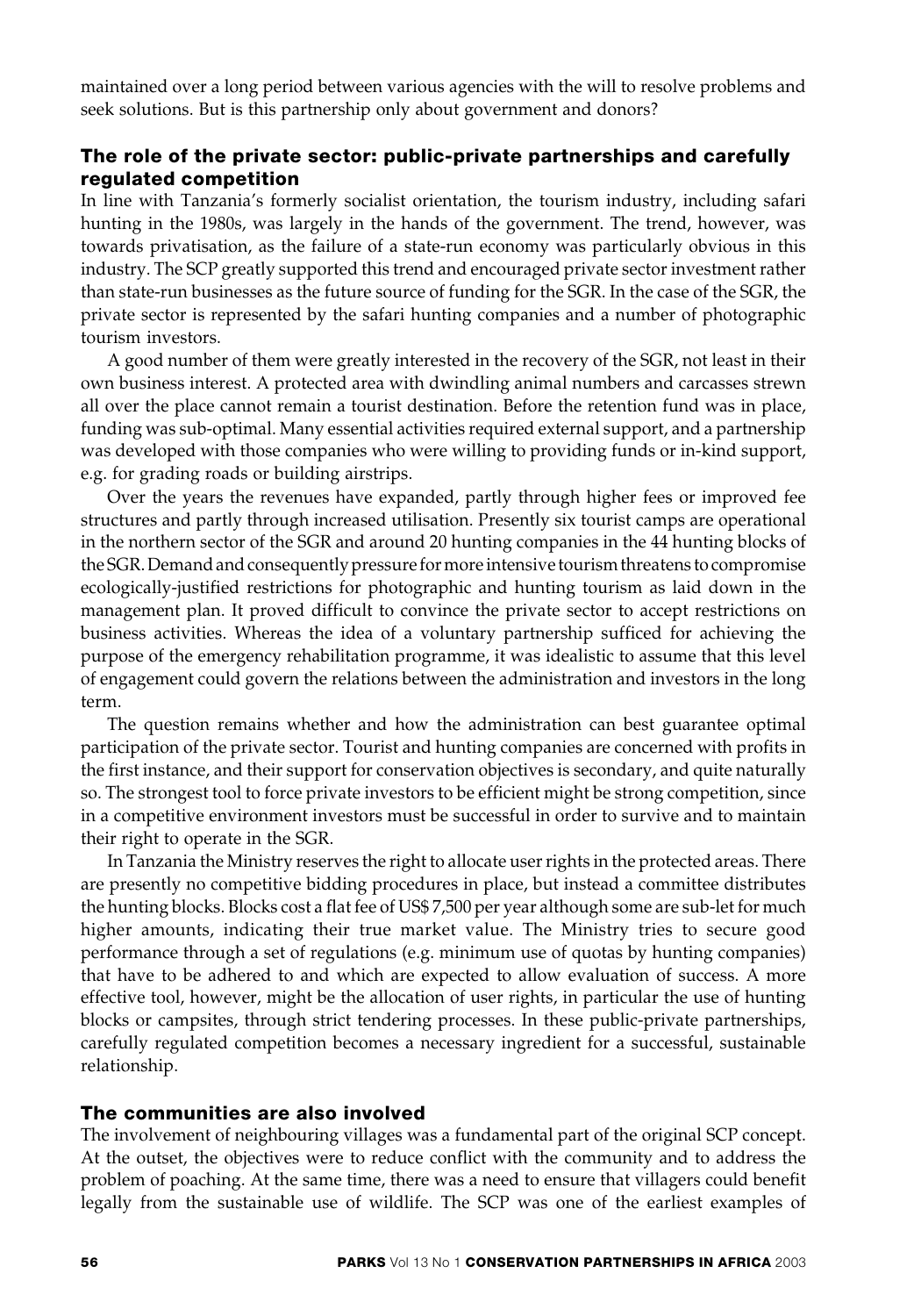practically implementing people-oriented wildlife conservation in Africa. Since then, libraries have been filled with papers containing conflicting opinions on these issues. While taking note of this ongoing debate, the SCP had no alternative in the complex social situation of the SGR than to try out some practical solutions as fast as possible.

Hostility marked the relationship between the communities and the SGR staff and shortly after the start of the SCP, a countrywide joint operation between the Wildlife Department, Army and Police Force, called 'Operation Uhai' or 'Life' was conducted. It helped to bring poaching temporarily under control, but fuelled the conflict. As an initial door-opener, the SCP supported various self-help projects on a 50% subsidy basis, gradually developing some level of cooperation between wildlife staff and villagers. More than 250 self-help projects were carried out in the first seven years. They helped in capacity building, and were gradually phased out after mutual trust had been established.

The SGR staff never intended to introduce joint management of the protected area. Instead the communities were to be given management and user rights over wildlife on their own land, a right that was previously withheld although they suffer important wildlife-related damages. Protected areas in Tanzania are unfenced and local residents suffer loss of life (estimated at 200 casualties per annum country-wide) as well as crop damage.

As CBC was developed by trial and error in the context of the SGR, some basic steps were followed. These included villages carrying out a survey and identifying future Wildlife Management Areas; the establishment of democratically elected Natural Resources Committees for the local management of wildlife and forests; the identification of village game scouts to protect and monitor the natural resources and to carry out the legal harvest of wildlife products. The Wildlife Division supported this by allocating a sustainable annual hunting quota for some common species like buffalo and wildebeest and in some areas also eland, waterbuck, warthog and impala. Quotas are set unilaterally by the Ministry. Villages, however, provide population data, which are collected by village scouts, and can appeal in case of disagreement on a quota. Training for community-based wildlife management is also carried out at all levels at the CBC-Training Centre in Likuyu/ Selous.

Large variations in organisational structures and procedures exist among the villages due to differences in culture, the nature of the resource base, and the quality of leadership at different levels. However, all have elected wildlife committees as part of their village government institutions, where wildlife-related issues are decided. Major issues like the distribution of benefits are decided by the village assembly, in most cases in a transparent and democratic way. The quota set by the Wildlife Division is very conservative and is essentially for local consumption. Bush meat is the major source of animal protein, as livestock is rare due to tsetse flies, and the off-take is presently less than 50 tons of meat per year. As a result of logistical problems and limited purchasing power, villages harvest only 30% to 80% of their quota. Meat is always sold, but for social reasons the wildlife committees keep the prices normally under market levels. The revenue forms part of their income which is used for administration, management and antipoaching. Profits are saved in the bank or used for community projects.

The share of income from other sources is on the increase and presently amounts to 60% of the total. Several villages joined to form a secondary organisation and have a lucrative lease contract with a tourist lodge. Others sell part of their quota to resident hunters. Fees for fishing and lumbering are charged and voluntary payments from hunting companies are received. Tourist hunting is the most lucrative way to use wildlife in the remote *miombo* wilderness areas around the SGR. After the entry into operation of the new subsidiary CBC legislation, the villages will be able to receive a major share of the revenue generated by such hunting on their land. In order to fully develop their resources, the communities will need to establish partnerships or joint ventures with private investors, district administrations, local NGOs and, last but not least, the nearby SGR administration.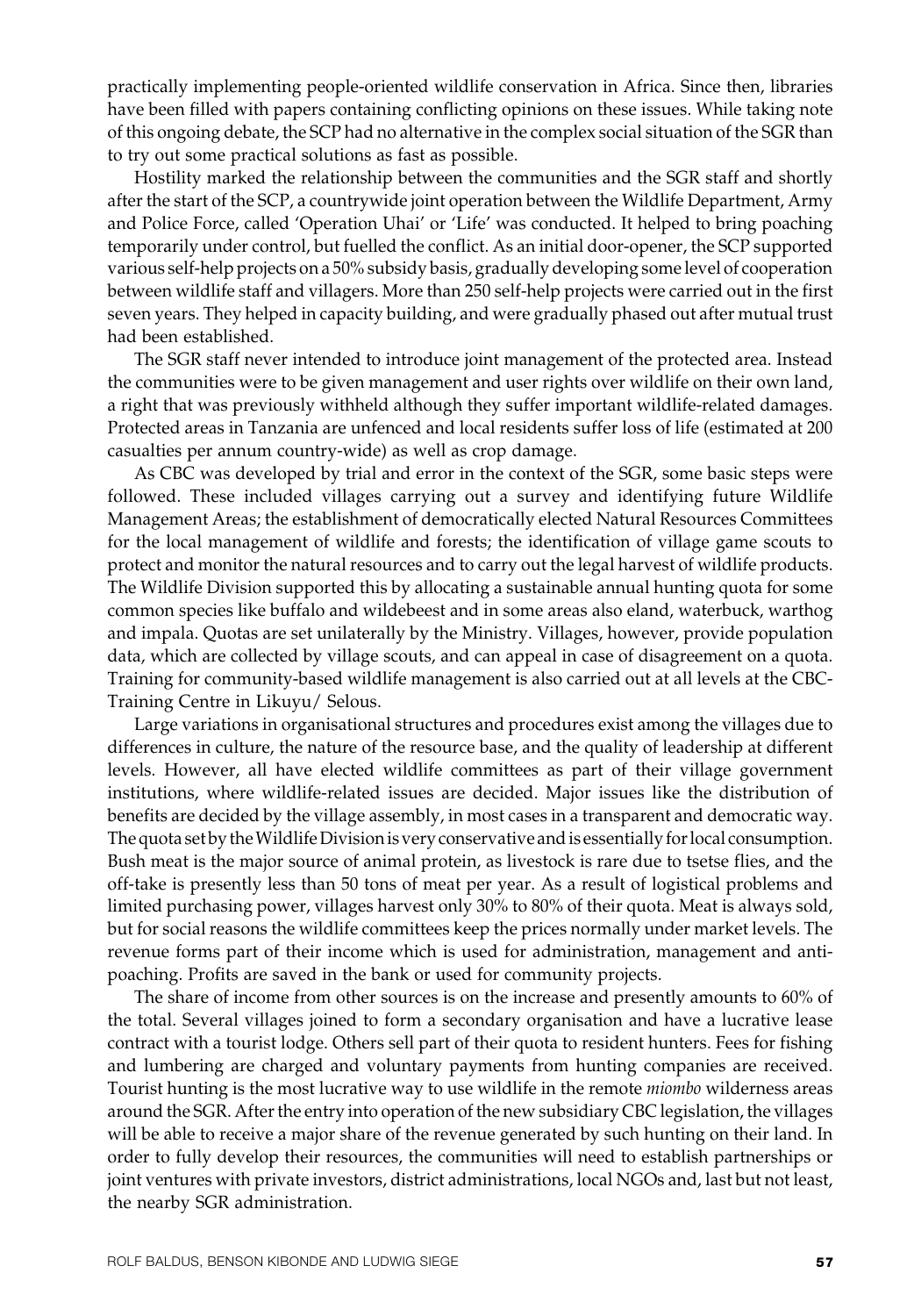The number of villages engaged in CBC facilitated by the SCP increased from 15 villages in 1990 to 51 villages in five districts in 2001. More villages have expressed their intention to join and have requested advisory services. The proposed Wildlife Management Areas of all villages enclose a total area of approximately 8,600 km<sup>2</sup>. These buffer zones bordering the SGR are patrolled by 300 village game scouts.

# **The SGR and district administrations as partners: an engine for rural development?**

Productive partnerships have developed between the Wildlife Division through the SGR and the surrounding district administrations. The SGR has successfully carried out infrastructure projects in partnership with these districts. This is voluntary and not required by law. Some important major roads have been built or rehabilitated, connecting outlying villages to district capitals. Schools have been constructed and infrastructure put in place. From 1999–2002, a total of US\$ 890,000, or 11% of the total retention fund, has been committed for this purpose. As soon as the requirement for significant investment inside the SGR is reduced, the percentage of support to the communities will be further increased. Communication between the SGR administration and the villages are mostly ad hoc and on a one-to-one basis. The SGR is, however, invited to all relevant district meetings.



**Figure 1.** Map of the Selous Game Reserve and Village Wildlife Management Areas.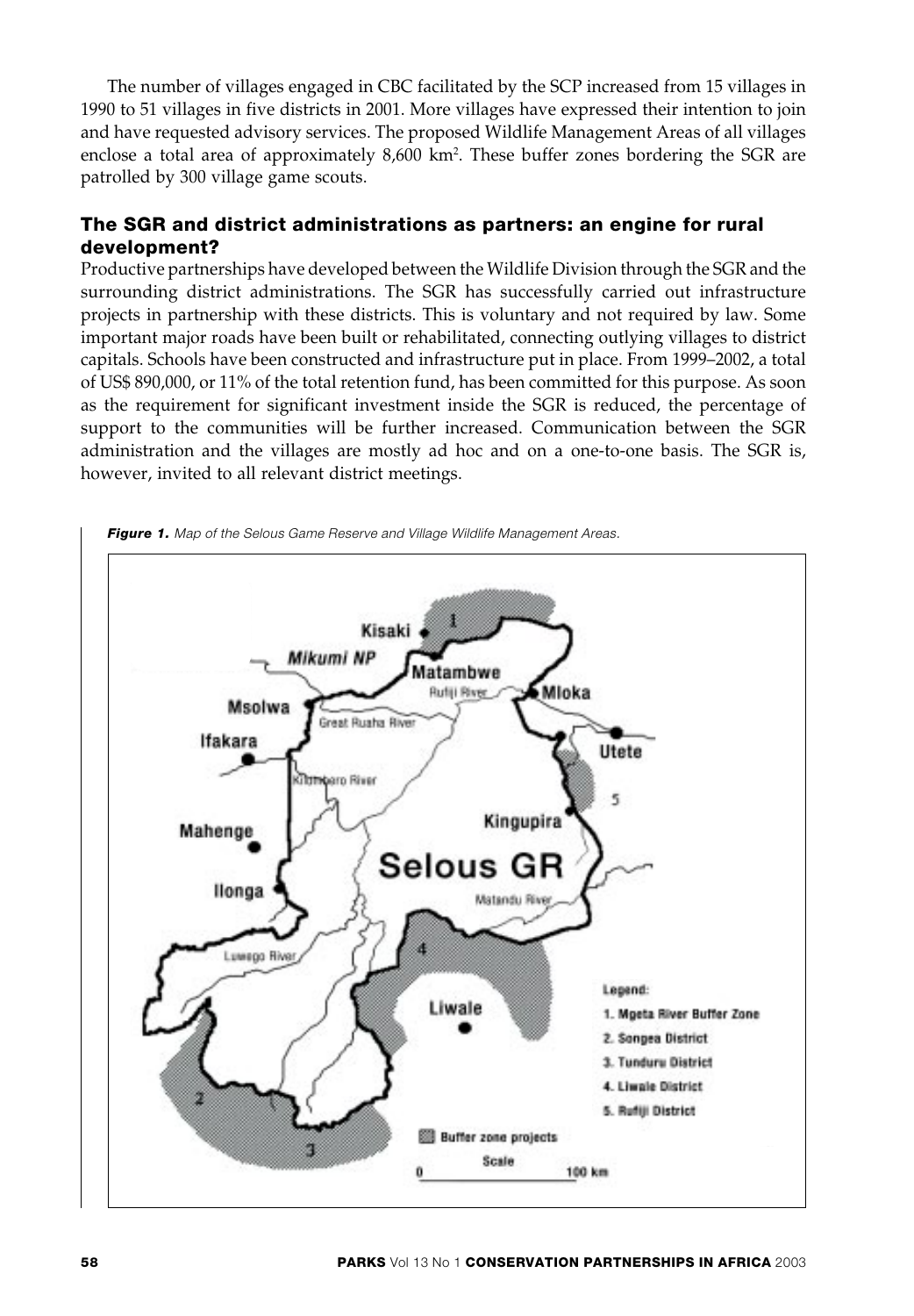

Village Scouts register impounded elephant tusks, Likuyu, Southern Selous. Photo: Cassian Mahundi.

The voluntary benefit-sharing between the SGR and the communities is complemented by a statutory allocation of a share in hunting revenue (effectively less than 10% of total revenues) from the Treasury, which is paid to the districts. In fact, poverty alleviation is one of the objectives of the national Wildlife Policy and the SGR administration feels that supporting the communities in these development activities will contribute. At the same time it reciprocates the goodwill and physical response of the communities to conservation of wildlife and wilderness of the SGR. The SGR has clearly become a focus for a more cooperative and coordinated set of interventions that create a variety of benefits.

## **Communities and conservation: partnership or participation?**

In Tanzania, as in other African countries, villagers have since colonial times been alienated from wildlife use by restrictive legislation. The prevailing attitude of authorities during this period was that every villager was a potential poacher. On the other hand, local communities widely regarded conservation as a tool of oppression. The government seemed to believe that it was in control of the natural resources and was able to efficiently manage and protect it countrywide. The reality, however, was quite different. Whereas the protection of wildlife inside the parks and reserves was to a certain extent successful, very little effective law enforcement took place outside these protected areas. As a result the wildlife resources were, and increasingly are today, suffering major depletion.

Out of the wide range of 'people-oriented conservation' approaches neither joint management of the SGR nor mere benefit-sharing models were regarded as effective when the SCP started. To distribute only some share in revenue on a voluntary basis, as is now practiced by the 'Community Conservation' concept of the National Parks in Tanzania may be useful, but it does not result in a sufficiently strong motivation to actively conserve. The model finally chosen was one that allows the villages to manage the wildlife on their land in their own economic interest. Conservation success directly influences the benefits accruing to them. Some benefit sharing from the protected area is being practised, but this is only complementary to the main strategic approach.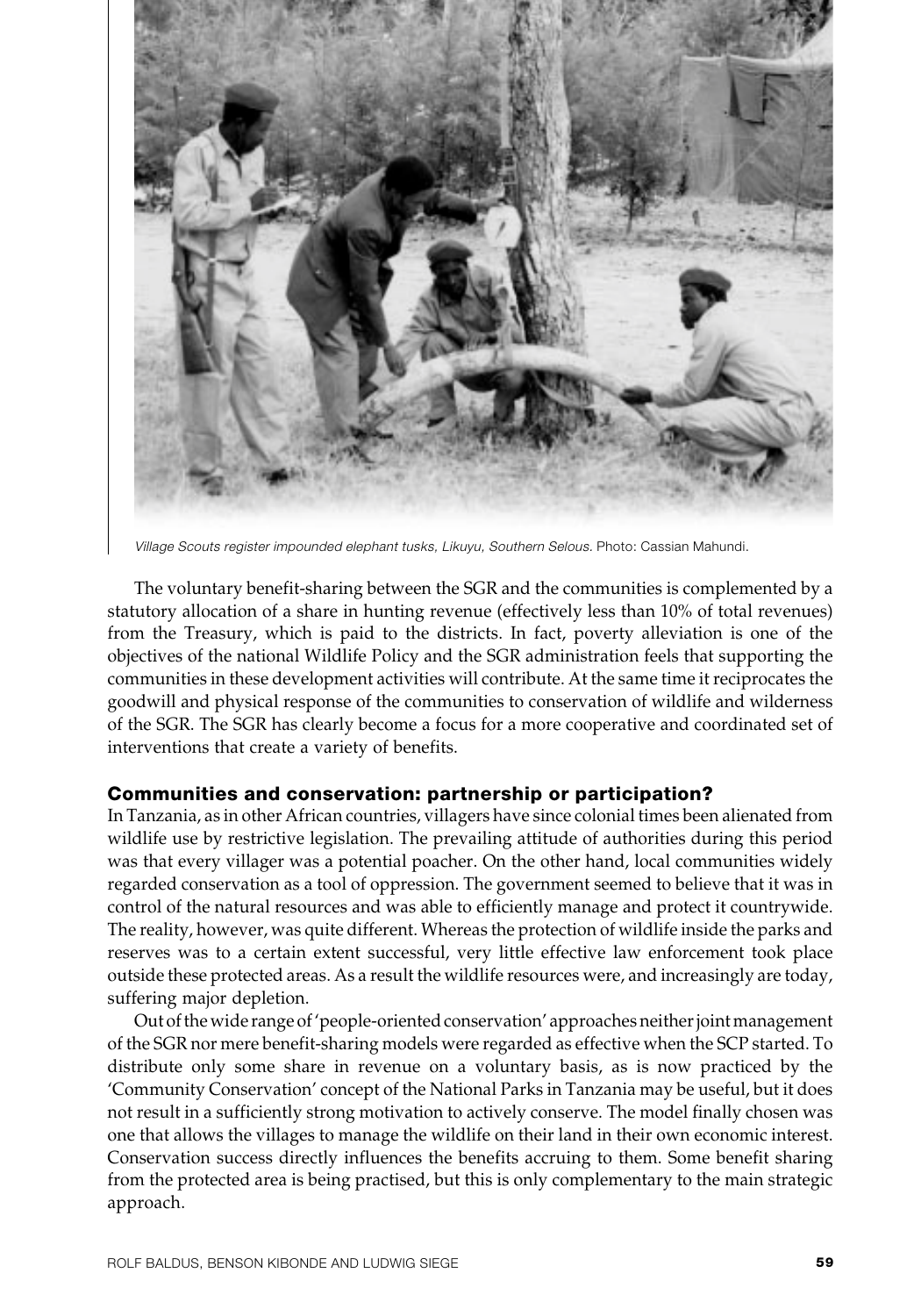It has taken time for the government to finally codify the procedures for CBC. The state still retains ownership of wildlife, and neither the degree of autonomy of the communities nor their share in revenue from wildlife has finally been decided. This shows that the process remains complicated and that there is still a long way to go. However, a major policy and legislative reform process is underway, which is likely to change the conservation and wildlife management regime.

Against this background it would be naïve to assume that a partnership between the communities and the conservation authorities is functioning today or will be developed in the near future. In the best case, the conflicts arising from differences in interest have been turned into issues which can be solved by negotiation and collaboration. The process of devolution of power is a lengthy one, not only in the field of natural resources. However, it is possible to foresee that the rural communities and the SGR will increasingly collaborate in conservation initiatives.

## **Where do we stand in 2003?**

The 'retention fund scheme' has allowed the SGR to stand financially on its own feet. Scouts are now well remunerated in comparison with the Tanzanian standard, but staff levels in the Game Reserve have been reduced in the past 10 years due to the combined effects of a government policy that limited staff numbers, and suffered drop outs and transfers. There is still some illegal harvesting of wildlife, but at a level that does not negatively affect the population status. Poaching of elephants was 3,000 to 5,000 cases per year in the 1980s. Confirmed numbers in recent years have been between 30 and 50 annually. In 2002 only one poached elephant has been found inside the reserve, while poaching in other parts of the country is still taking place. Elephant numbers in the ecosystem are well over 60,000 again according to last year's aerial census.

The introduction of the new approach to CBC, now a part of the new Wildlife Policy of Tanzania, centres on the introduction of Wildlife Management Areas, which allow villages to manage and use wildlife on their land on a sustainable basis. Subsidiary legislation to regulate CBC became effective in 2003 and now forms a basis to consolidate the participation of communities in conservation in the coming years.

After 15 years of effort by different partners to conserve one of Africa's greatest wilderness and wildlife areas, the time might be ripe to begin a new chapter, the one of international partnerships. During the last three years game movement patterns between the southern SGR and the Niassa Game Reserve in Mozambique have been studied, partly with the help of satellite tracking. The Tanzanian Government has decided to go ahead with the establishment of a conservation corridor, which will be based on village Wildlife Management Areas. It is hoped that, eventually, this will safeguard the gene flow between two of Africa's most important and the world's largest, elephant ranges which are at present divided by an international boundary.

In summary, the SGR illustrates many types and levels of collaboration and 'partnerships'. Most likely, it will continue to develop new and appropriate means to engage a variety of stakeholders in conserving wildlife.

#### **References**

Ministry of Natural Resources and Tourism. 1998. Policy for Wildlife Conservation. Dar es Salaam, Government Printer. Stephenson, J. 1987. Rehabilitation of the Selous Game Reserve. Final Report. Frankfurt Zoological Society. United Nations. 1992. United Nations Conference on Environment and Development (UNCED), Rio de Janeiro, 3–14 June 1992.

#### **Further reading**

Baldus, R.D. and Siege, L. (eds) 2001. Community Based Wildlife Conservation in Tanzania. Tanzania Wildlife Discussion Paper No. 29. Dar es Salaam.

Baldus, R.D., Bigurube, G., Kaggi, D., Krischke, H. and Ndunguru, I. 1991. Community wildlife management around the Selous Game Reserve. SCP Discussion Paper No. 12, Dar es Salaam.

Baldus, R.D. and Siege, L. 2002. Selous Game Reserve. The Travel Guide. East African Movies. Dar es Salaam.

Hahn, R. and Ndunguru, I. 1998. Reconciling human interests with conservation in the Selous Game Reserve, Tanzania. Case Study. International Workshop on Community Based Natural Resources Management. World Bank. Washington DC.

Siege, L. 2000. From decline to recovery. The Elephants of the Selous. Tanzania Wildlife Discussion Paper No. 27. Dar es Salaam.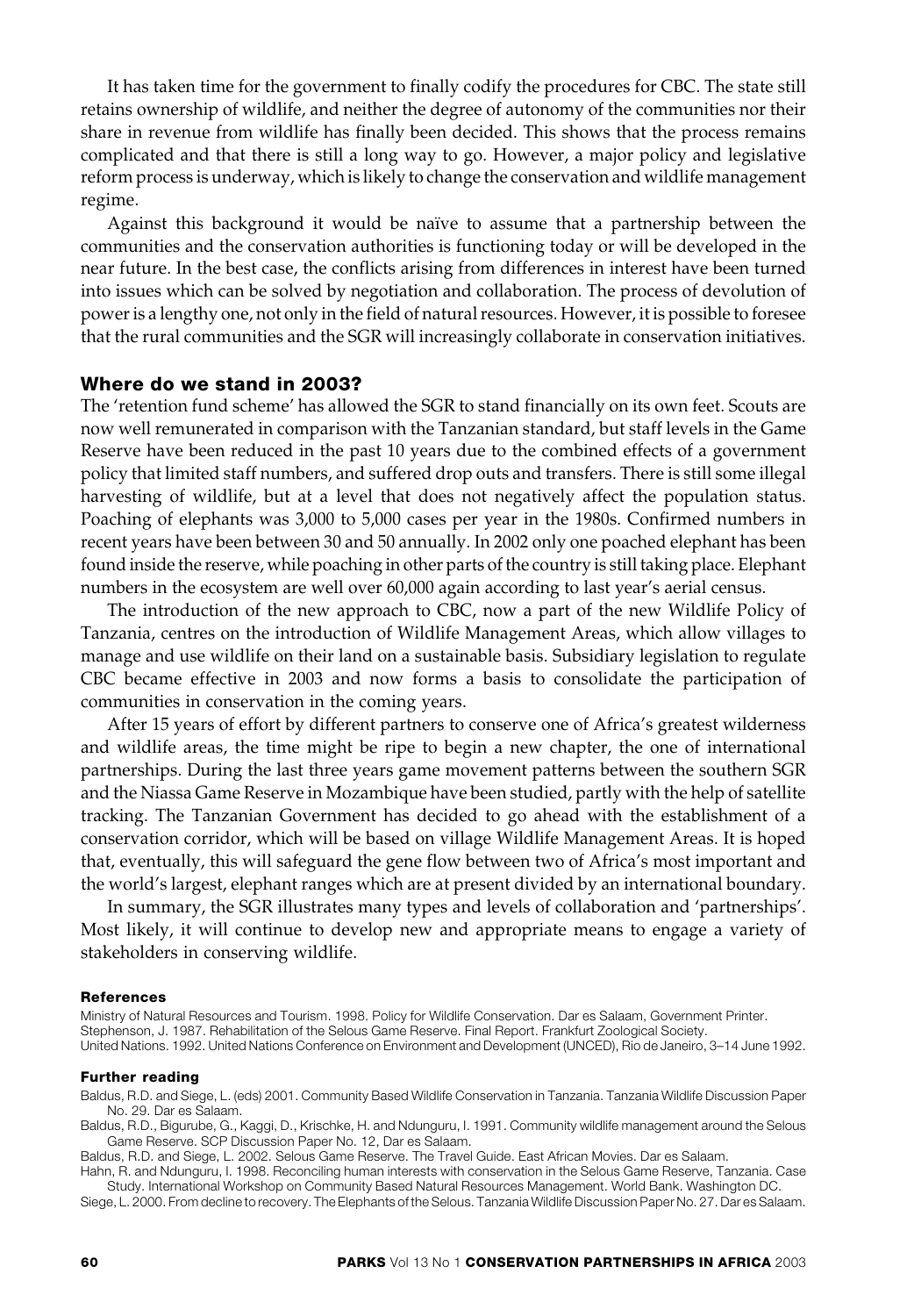Stronach, N.R.H. and Siege, L. 1995. The Elephants of the Selous Game Reserve and their management. Tanzania Wildlife Discussion Paper No. 19. Dar es Salaam.

Tanzania Wildlife Conservation Monitoring. 1999. Aerial census in the Selous Game Reserve, Mikumi National Park and surrounding areas. Dry Season October 1998. Arusha.

Tanzania Wildlife Conservation Monitoring. 2003. Aerial census in the Selous Game Reserve, Mikumi National Park and surrounding areas. Dry Season October 2002. Arusha (Draft).

*Dr Rolf D. Baldus*, an economist, was a university staff member, a company manager and a consultant before he became a ministerial ghost-writer and later personal assistant to the Minister for Development Cooperation. He managed the SCP from 1987 to the end of 1993. Upon return to Germany he became head of the Development Section in the Chancellor's Office in Bonn. Since 1998 he has been CBC advisor in the Wildlife Division in Dar es Salaam and assists in the creation of a new National Park at Saadani. *Benson Kibonde* joined the Tanzanian Wildlife Department in 1977. He received a Diploma from the Mweka Wildlife College in 1985. He was posted to Rungwa and Selous Game Reserves, before he took over an antipoaching unit in a critical area in the north of the country in 1990. Since 1994 he has been the Chief Warden of the Selous Game Reserve.

*Dr Ludwig Siege* is a GTZ staff member since 1980 and has worked as an economist in various capacities in Germany and abroad. From 1983 to 1985 he had his first assignment in Tanzania. At the end of 1993 he took over from Rolf Baldus and since then has been coordinator of the SCP.

The authors thank Andrew Cauldwell and Rudi Hahn for reviewing this article.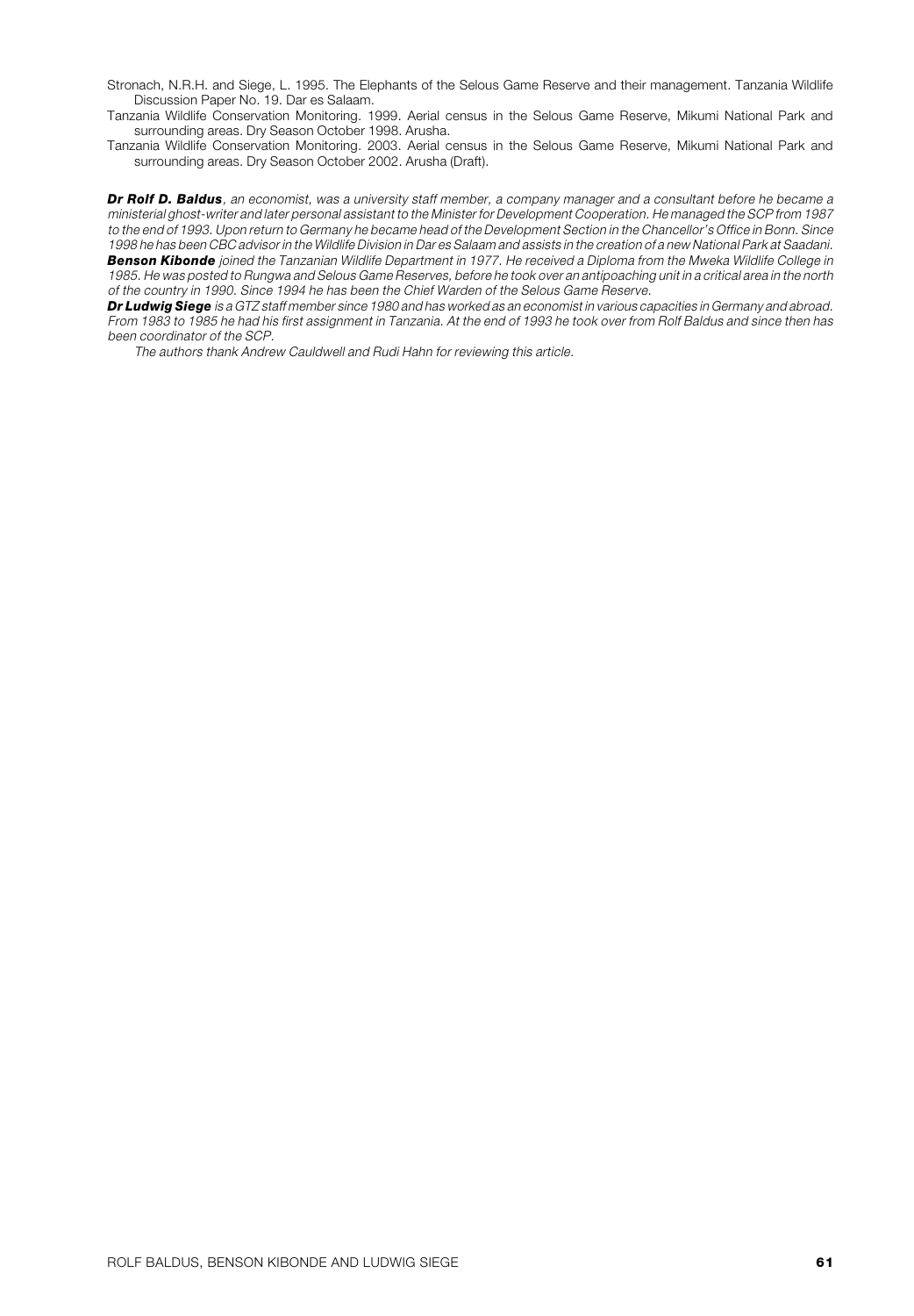# o sin ke

# **Maasai community wildlife sanctuaries in Tsavo-Amboseli, Kenya**

# MOSES OKELLO, SIMON OLE SENO AND BOBBY WISHITEMI

This paper describes the establishment of community wildlife sanctuaries around the Tsavo and Amboseli National Parks and explores the conditions for their successful implementation. Most Maasai communities support the initiative, but they wish to manage the sanctuaries themselves and do not want to hand over authority to tourist investors. They want access to natural resources guaranteed through transparent, accountable and professional management, as well as equitable distribution of tourism revenues. And yet, the conditions for successful tourism also include access to areas of high large mammal density and diversity in order to attract and maintain the interest of tourists. Developing effective partnerships with other stakeholders such as community leaders, the Kenya Wildlife Service, local conservation organisations, tour companies and tourists is critical for the success of the Maasai wildlife sanctuary.

**WILDLIFE IN KENYA** is under threat from human encroachment, poaching for commercial and subsistence purposes, encroachment of incompatible land uses, loss of migration and dispersal areas, and increasing human-wildlife conflicts. Wildlife-induced damage to human property and life are neither controlled nor compensated – bringing losses to local people, rather than benefits – and leading to strong negative attitudes towards wildlife conservation (Okello and Megquier 1999; Okello and Conner 2000; Okello and Hadas 2000). In contrast, the Kenyan government and other foreign investors continue to draw large amounts of foreign income from protected areas through the lucrative tourism industry. For decades, local communities such as the Maasai in the Tsavo-Amboseli ecosystem felt that their value as stakeholders, their lives, livelihoods and aspirations were conveniently ignored. Today, the establishment of 'community wildlife sanctuaries', which confer to communities the rights to manage and benefit from wildlife and contribute to wildlife conservation in dispersal areas adjacent to protected areas, is beginning to address these disparities.

The Tsavo and Amboseli National Parks are Maasai traditional lands that were taken away from them without compensation or consultation. As international tourists enter and exit their backyard, all the Maasai can do is to sell carvings, sing traditional songs and dance for meagre returns while others capture the major benefits (Okello and Hull 2001; Okello and Nippert 2001). Clearly, this situation has to be reversed to ensure that the community benefits accrue from effective wildlife conservation and tourism. This must be seen in the light of current events, which include changes in land use practices (e.g. the development of Group Ranches, which are communal land holdings, usually managed cooperatively by the community), corruption and lack of transparency within Group Ranch leadership, lack of local skills or stewardship of natural resources, and, in general, the widespread consideration of wildlife as merely a burden to local livelihoods.

Several options have been identified for transforming wildlife into an economically useful resource and bridging the gap between community interests and wildlife conservation (Sindiga 1995). These include:

- $\blacksquare$  providing consumption user rights to the local community;
- designing a proper land use plan to allow multiple land uses that maximise community benefits;
- establishing a conservation fund to lease ranges for wildlife (alongside pastoralism) from the Maasai at current market prices; and/or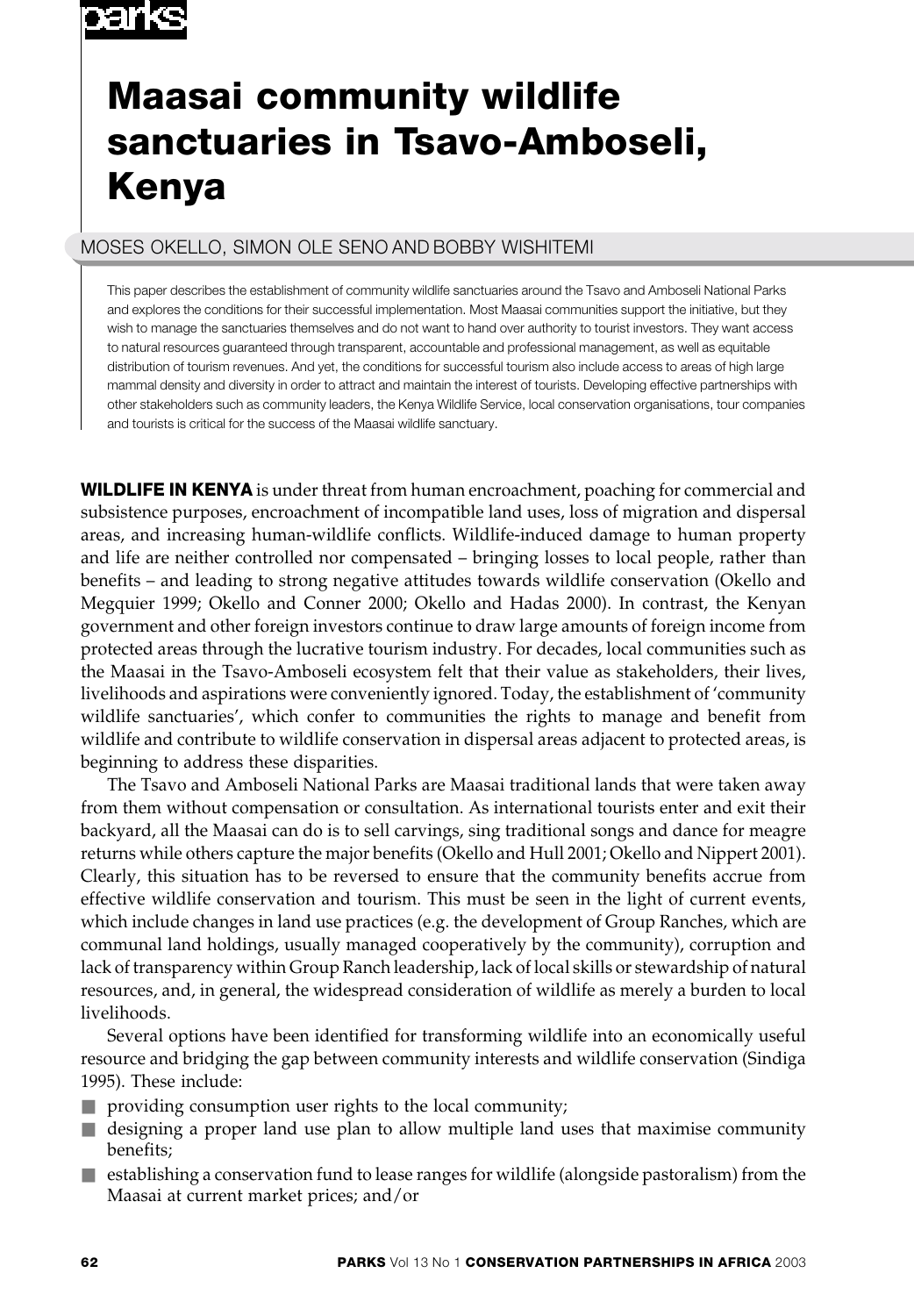■ encouraging communities to tap into the lucrative tourism industry by establishing their own community wildlife sanctuaries.

The establishment of community wildlife sanctuaries has gained support from conservation organisations, tourism investors and government. In 1996, the Kimana Group Ranch became the first formally established community wildlife sanctuary in Kenya. Other Group Ranches are now voluntarily following this example, with high expectations of converting disenfranchised local communities into legitimate stakeholders and partners in wildlife conservation. This paper examines the conditions necessary for the successful development of these sanctuaries, and uses the Kuku Community Conservation Area (KCCA) as a case study. In KCCA, the following three lessons were documented:

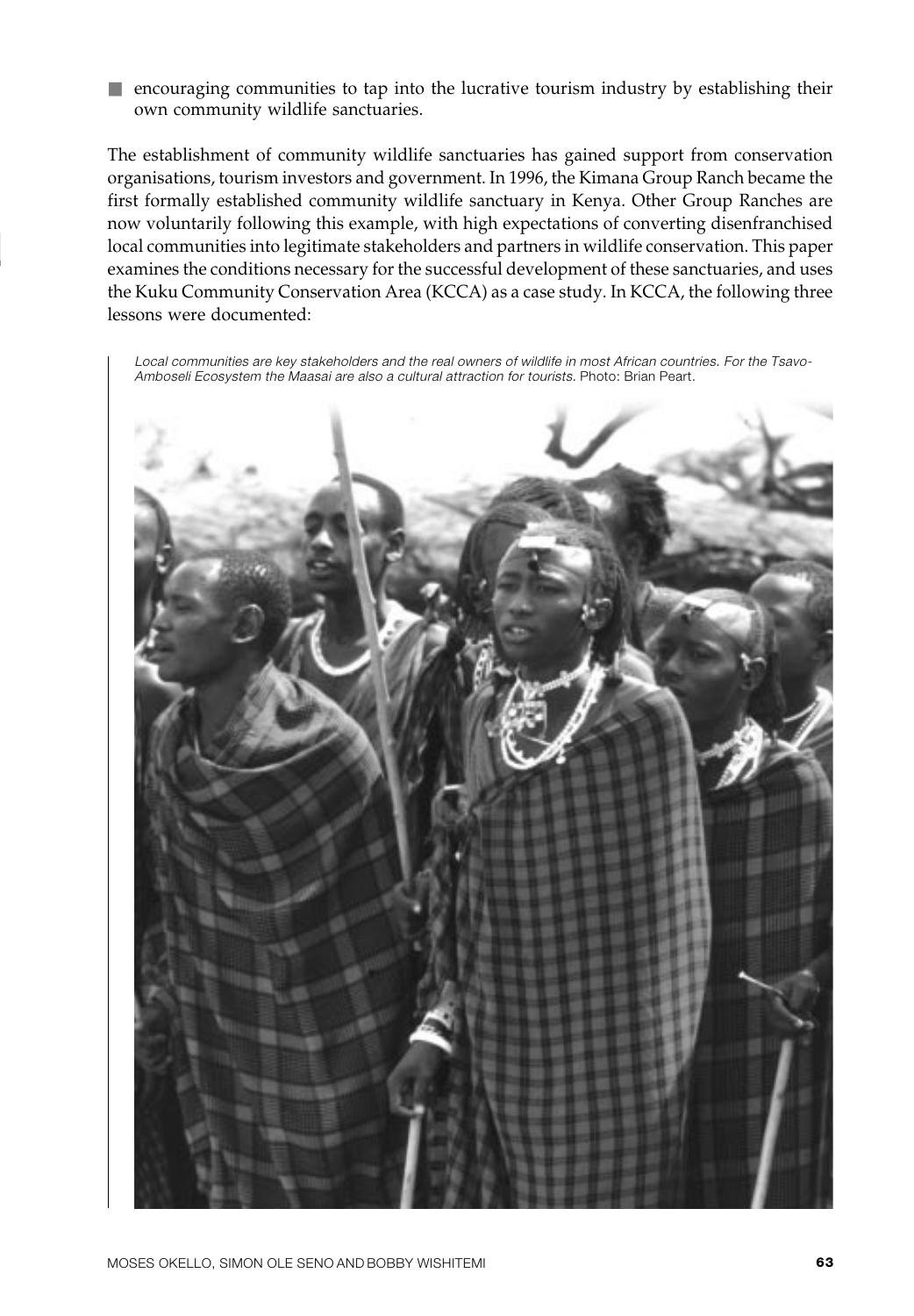- 1. the views of the local community must be acknowledged and respected in the ongoing planning and management of the sanctuary;
- 2. the potential for revenue generation from tourism depends on the area's ecological and physical endowments as well as its socio-cultural and economic context; and
- 3. a partnership among all stakeholders needs to be skilfully woven and maintained.

# **Respecting the community views and ensuring community ownership**

The KCCA was jointly promoted and developed by the Kenya Wildlife Service (KWS) and the Maasai community, who expressed a strong desire to be involved in and benefit from wildlife conservation. The first and critical step towards the establishment of the sanctuary proved to be the effective consultation among all parties, with particular reference to the local communities and the expression of their needs and aspirations. For the proposed KCCA, pertinent information and insights were gathered from the local community. For example, survey results indicated a trend away from pastoralism to agriculture and it emerged that community members strongly supported agricultural expansion (Table 1). Most of the people surveyed believe that agriculture is more beneficial than wildlife conservation (Okello and Hull 2001; Okello and Nippert 2001). More people in the Group Ranch support Group Ranch sub-division, despite recognising the potential negative effects of land sub-division on pastoralism and wildlife. These findings confirm the disillusionment of the local community with non-beneficial wildlife conservation and declining pastoralism and their embracing of agriculture as an alternative means of livelihood. This is a major threat to the future of wildlife conservation in the ecosystem as agriculture takes over wildlife range and fuels human/wildlife conflicts. Fortunately, despite the tendency to shift their livelihood base towards agriculture, the Maasai tolerance for wildlife and their expectations of potential benefits from wildlife conservation are still evident. The majority of them still believe that wildlife conservation is important, and do not mind wildlife roaming freely on their land (Table 1).

## *Ensuring community ownership versus Group Ranch sub-division*

Support for a wildlife sanctuary is dependent upon securing community ownership, benefits and responsibility. In the interviews we carried out as part of our study, a majority of local community members supported the establishment of community wildlife sanctuaries (we cannot exclude the possibility that this was in appreciation of their potential economic benefits rather than because of a genuine concern for conservation). Furthermore, the majority of local people wanted the sanctuaries established before the Group Ranch sub-division took place (Okello and Hull 2001; Okello and Nippert 2001). This is important, as the wildlife sanctuary initiatives should retain community ownership, with benefits spread to the entire community. Establishing it after Group Ranch sub-division would confine ownership and benefits to the few landowners willing to establish the sanctuary, and conflicts regarding compensation of wildlife damages from the sanctuary to the rest of the community would likely ensue.

## *Offsetting human-wildlife related costs*

Linked to the support for the establishment of a community wildlife sanctuary must be an understanding of the nature of the benefits desired by the community, whether general to the community or specific to an individual household. Currently, losses due to human/wildlife conflicts are generally being solved through fencing and translocation, although a small proportion of respondents indicate that a community wildlife sanctuary would be an option (Table 1). This implies a desire for 'separation' of wildlife from local people in order to manage the wildlife-related damage. At the household level, a key ingredient towards supporting conservation initiatives would be to address these wildlife-related damages.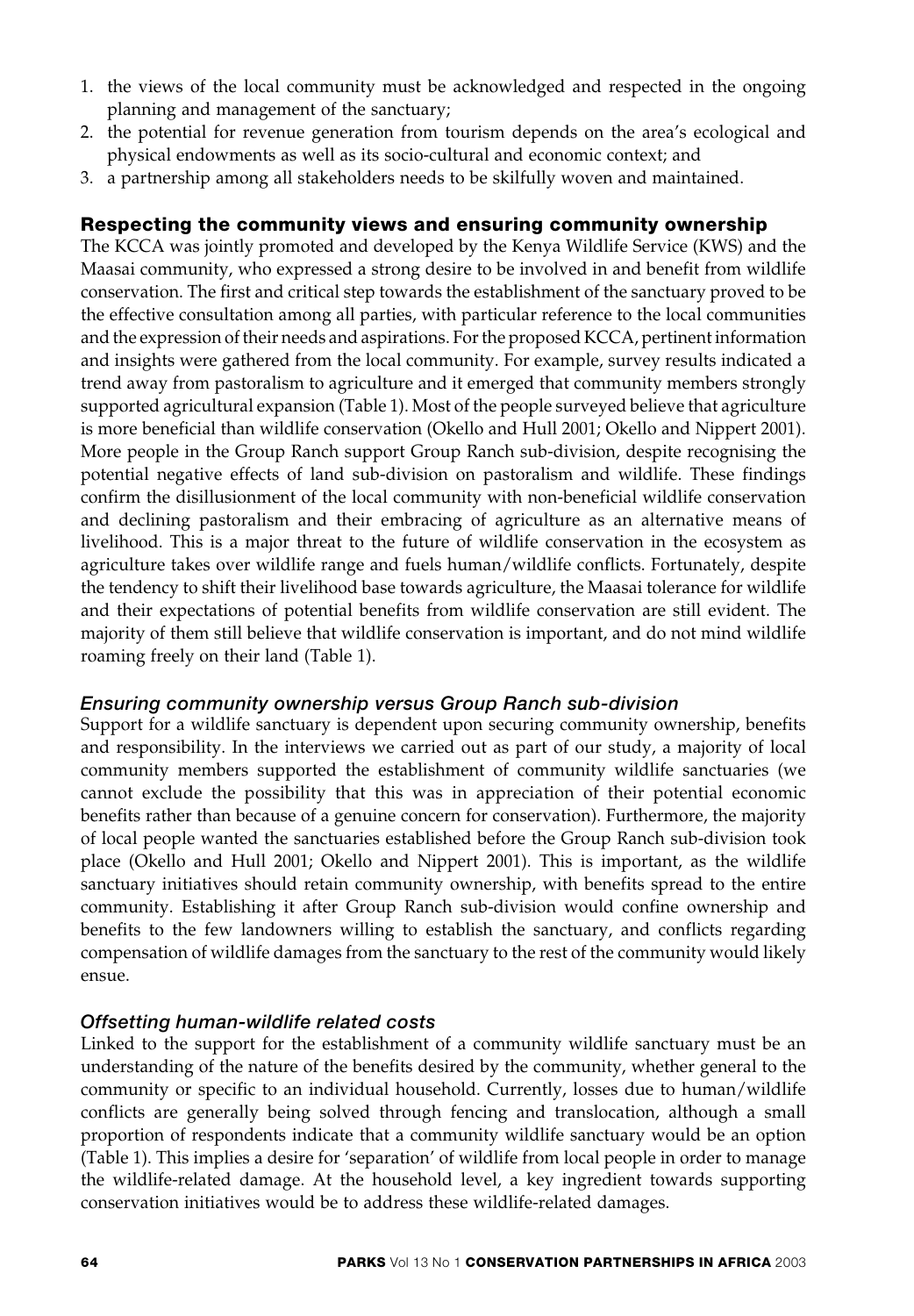## **Establishing a tourism industry within the wildlife sanctuary**

To achieve conservation goals and to target tourists, the ecological and physical endowments of the community wildlife sanctuary must be appropriate. Unfortunately, many community wildlife sanctuaries are based on the model of a National Park (IUCN Category II) (MacKinnon *et al.* 1986) nested within a lived-in landscape with similar characteristics to a protected landscape (IUCN Category V) (Beresford and Phillips 2000). This 'imitation' of a National Park does not conform to the realities and needs of the communities. The lack of consideration of alternative models that allow a landscape level conservation of resources as well as retaining human presence and activities may lead to future failure and difficulties in establishing community wildlife sanctuaries.

In considering the suitability of the KCCA, two aspects in particular were investigated:

1. **Size of the area** – community wildlife sanctuaries are usually too small in area to be viable conservation units or to meaningfully contribute to the conservation of the larger dispersal

| interactions with wildlife.     | Table1. Summary of results from interviews with local community members regarding a wildlife sanctuary and |                |                        |                |                       |  |
|---------------------------------|------------------------------------------------------------------------------------------------------------|----------------|------------------------|----------------|-----------------------|--|
|                                 |                                                                                                            |                | Data for<br>April 2001 |                | Data for<br>Nov. 2001 |  |
| Key information sought          | <b>Possible Responses</b>                                                                                  | Frequency      | $\frac{0}{0}$          | Frequency      | $\frac{0}{0}$         |  |
| Effect of Group Ranch           | Will have an effect on wildlife                                                                            | 50             | 74.63                  | 41             | 74.55                 |  |
| sub - division                  | Will have an effect on livestock                                                                           | 52             | 77.61                  | 44             | 77.19                 |  |
| Means of earning a living using | Practice only agriculture                                                                                  | $\Omega$       | 0.0                    | $\mathbf{1}$   | 1.82                  |  |
| various land use practices      | Practice only pastoralism                                                                                  | 8              | 11.6                   | 5              | 9.09                  |  |
|                                 | Practice both agric. and pastor.                                                                           | 61             | 88.4                   | 49             | 89.09                 |  |
|                                 | Support agricultural expansion                                                                             | 65             | 94.2                   | 54             | 96.43                 |  |
|                                 | Against agricultural expansion                                                                             | $\overline{4}$ | 5.8                    | $\overline{2}$ | 3.57                  |  |
| Group ranch subdivision         | Support sub-division                                                                                       | 43             | 62.3                   | 49             | 85.96                 |  |
|                                 | Against sub-division                                                                                       | 24             | 34.8                   | 8              | 14.04                 |  |
| About wildlife roaming freely   | Wildlife roaming freely is good                                                                            | 41             | 59.4                   | 39             | 61.90                 |  |
| on the ranch                    | Wildlife roaming freely is bad                                                                             | 22             | 31.9                   | 23             | 36.51                 |  |
| Suggested solutions to          | Fencing                                                                                                    | 50             | 72.5                   | 27             | 42.19                 |  |
| human-wildlife conflict         | Culling                                                                                                    | 3              | 4.3                    | $\overline{4}$ | 6.35                  |  |
|                                 | Translocation                                                                                              | 25             | 36.2                   | 21             | 32.81                 |  |
|                                 | Establishment of wildlife sanctuary                                                                        | 11             | 15.9                   | $\overline{4}$ | 6.25                  |  |
| Attitudes toward wildlife       | Wildlife conservation important                                                                            | 56             | 81.2                   | 53             | 92.98                 |  |
| conservation                    | Wildlife conservation not important                                                                        | 13             | 18.8                   | $\overline{4}$ | 7.02                  |  |
|                                 | Agriculture more beneficial                                                                                | 56             | 84.8                   | 41             | 73.21                 |  |
|                                 | Wildlife more beneficial                                                                                   | 10             | 15.2                   | 9              | 16.07                 |  |
| Support for wildlife sanctuary  | Support sanctuary in Kuku                                                                                  | 46             | 68.7                   | 42             | 77.78                 |  |
|                                 | Against sanctuary in Kuku                                                                                  | 21             | 31.3                   | 8              | 14.81                 |  |
|                                 | Establish it before sub-division                                                                           | 46             | 68.66                  | 32             | 66.67                 |  |
| Natural resources the           | Dry season grazing                                                                                         | 49             | 73.1                   | 50             | 87.72                 |  |
| community need access           | Water                                                                                                      | 27             | 40.3                   | 30             | 52.67                 |  |
| to for the proposed KCCA        | Firewood                                                                                                   | 24             | 35.8                   | 27             | 47.37                 |  |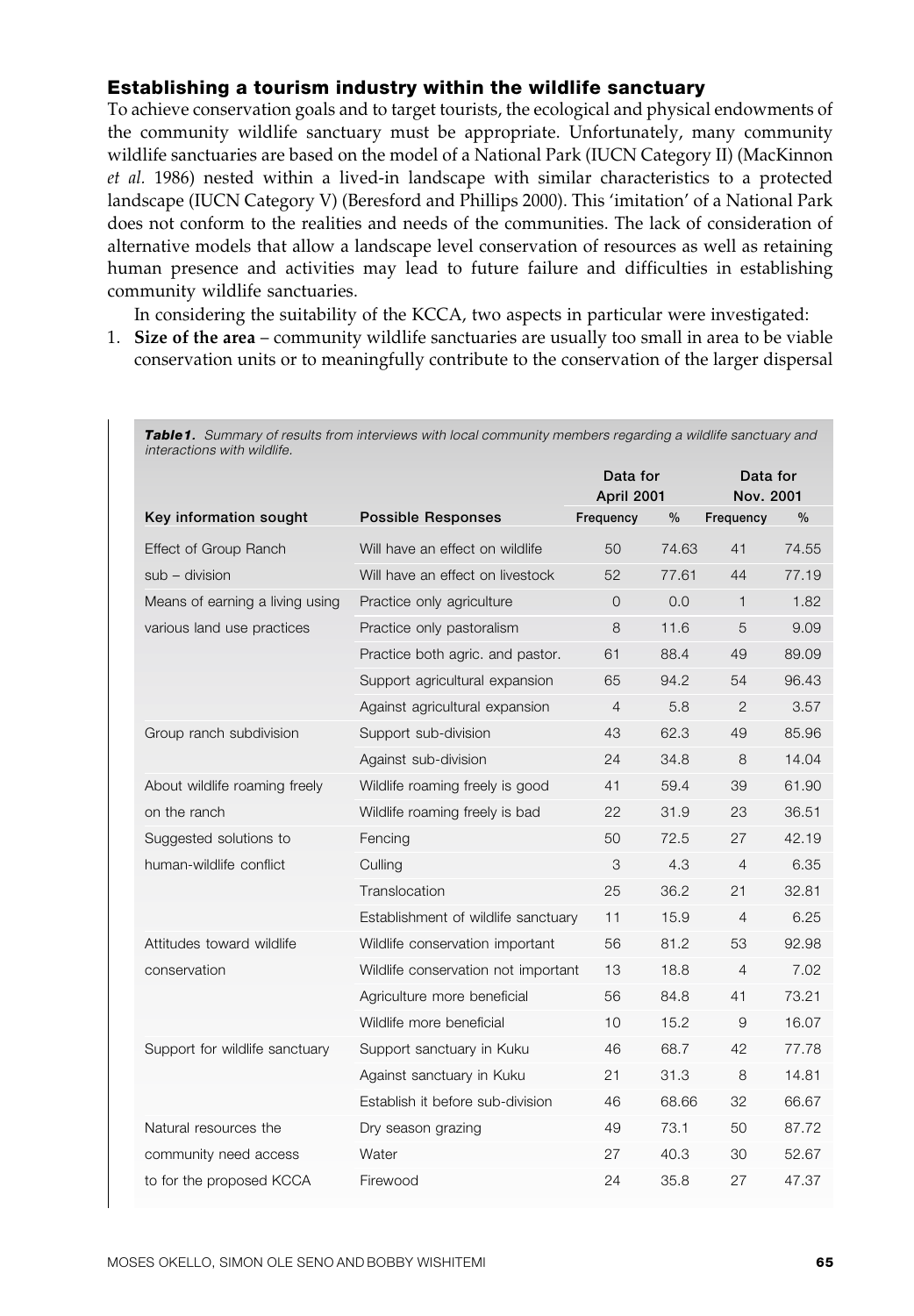area. They represent a fragment of the entire ecosystem and violate good design approaches based on principles of island biogeography (Western and Ssemakula 1981). When these community wildlife sanctuaries are established in isolation and without corridors they are unlikely to be viable conservation units. It was clear that KCCA would benefit by being linked to the adjacent National Park but that the National Park would equally benefit by being buffered by the adjacent dispersal area. However, the size of the sanctuaries are constrained by the land the community is willing to give up. The proposed sites must have limited human settlement to prevent human/wildlife conflicts but must not necessarily exclude it altogether. A landscape approach (Beresford and Phillips 2000) and the interconnection of community wildlife sanctuaries and existing National Parks would benefit both, and provide a larger area for conservation.

2. **Location of the area** – assessments of animal distribution and numbers, as well as the identification of a diversity of species, including unique and rare species, were undertaken. It was also necessary to examine options for linkages with other areas and particularly the protected areas, so that home ranges and critical habitats were included. From a tourism perspective it was necessary to consider the presence of species that are highly attractive to tourists and areas where sightability (the likelihood of the species being viewed by tourists) was optimum. To this end, animal counts have been done during various seasons to establish the ecological endowment and the key physical features. The number, density and diversity of species need to be compared with those of existing National Parks. The animal counts establish which unique and rare animals could be promoted as special attractions for the sanctuary and give an estimate of their sightability. Once a highly-endowed area has been selected, a viable and used corridor linking it with other protected areas in the ecosystem must be provided. The size of both the proposed wildlife sanctuary and corridor must be large enough to include wildlife home ranges and critical habitats. As before, the size of the sanctuary is however constrained by the land the community is willing to give up. The proposed site must have limited human settlement to prevent human/wildlife conflicts but must not necessarily exclude it altogether. These considerations and findings for the KCCA are described in detail in Okello and Hull (2001); Okello and Nippert (2001); Okello and Adams (2002); and Okello and Garnett (2002).

## *Understanding the tourist market*

Community wildlife sanctuaries target tourists as clients. Creating a viable tourist industry within the sanctuary requires that: the biological, physical and cultural attractions that can be effectively marketed are identified; the provision of infrastructure and services, including accommodation that caters for tourist needs are ensured; a reliable communications-network is provided. In addition partnerships with tour companies as well as other tourism investors are critical for the community wildlife sanctuary, especially at the beginning when attracting tourists to the sanctuary. Estimates have to be made on the projected revenues from tourism, both to attract investors and convince decision-makers that the proposals are viable. For the proposed KCCA, all the tourists using the Tsavo-Amboseli access road were considered to be potential clients (Table 2). A correction factor based on the percentage likely to visit a sanctuary and incorporating a saturation factor (as tourists will not visit all available protected areas) modified the estimates. The net revenue for KCCA was estimated at Ksh. 9,066,740 (US\$ 116,240) per year. This revenue was much higher than any existing community venture in the ecosystem, except for Amboseli National Park that earns Ksh.150 million.

## *Marketing the community wildlife sanctuary*

Successful marketing requires an understanding of the target market. To this end a survey was undertaken to identify the opinions of potential tourists to the proposed KCCA. Overall tourist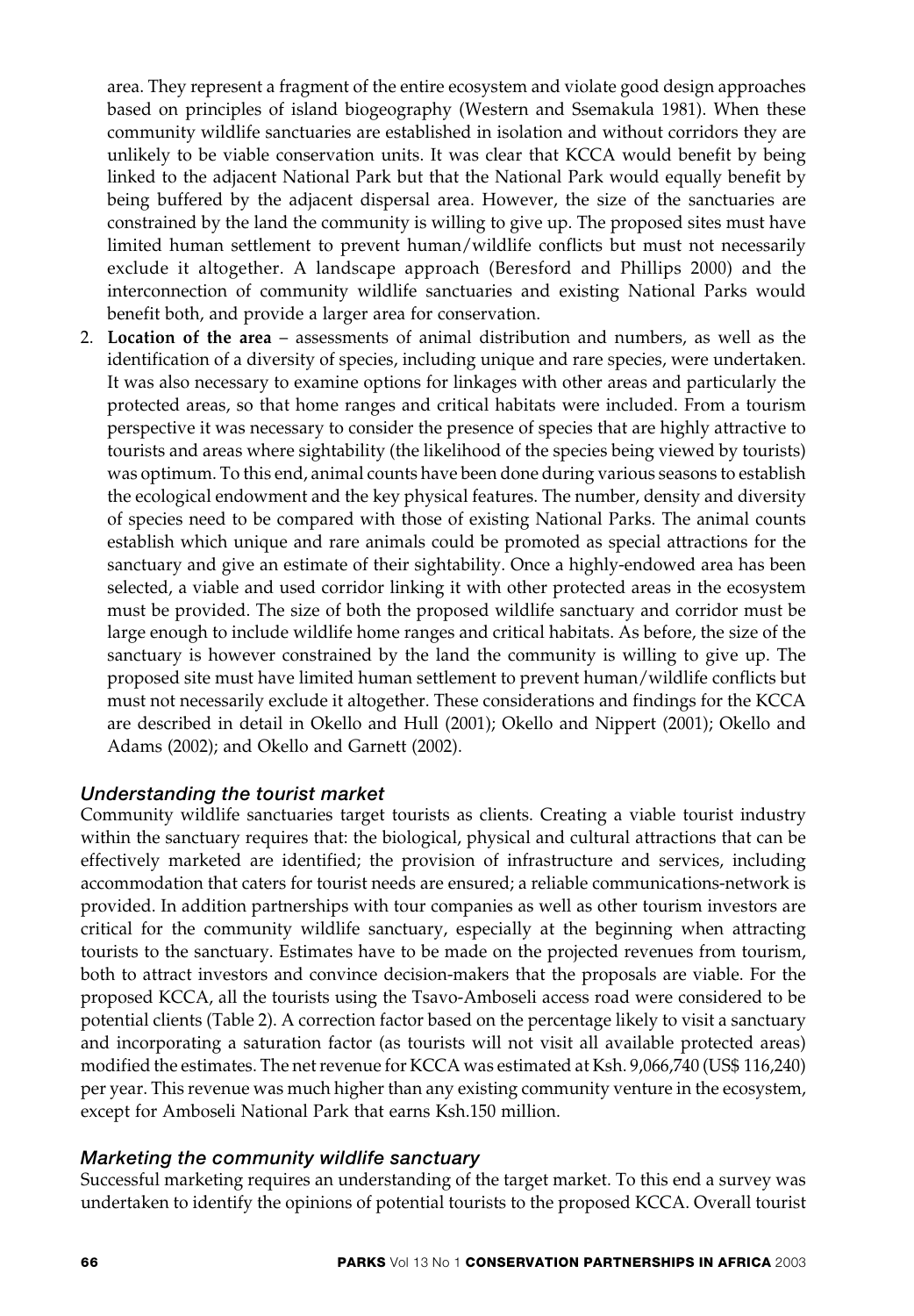**Table 2.** Projected annual tourist revenue of the proposed Kuku Community Conservation Area (KCCA) based on actual tourist numbers in the Tsavo-Amboseli Ecosystem (November 2001–March 2002).

|                         | <b>Conservation Area (CA)</b> |                    |                                               |                                           |
|-------------------------|-------------------------------|--------------------|-----------------------------------------------|-------------------------------------------|
|                         |                               | <b>Amboseli NP</b> | <b>Tsavo West NP</b><br>Area of CA Considered | <b>Proposed KCCA</b>                      |
|                         | Iremito<br>Gate               | Kimana<br>Gate     | Chyulu<br>Gate                                | (Kimana & Chyulu<br>Gates-double counted) |
| Mean number of          |                               |                    |                                               |                                           |
| non-resident tourist    | 717.8                         | 859.6              | 1,093.8                                       | 1,528.55                                  |
| visitors per month      |                               |                    |                                               |                                           |
| Potential number of     |                               |                    |                                               |                                           |
| tourists (based on      |                               |                    |                                               |                                           |
| 65.28% willing to visit |                               |                    |                                               | 997.84                                    |
| community-owned CA)     |                               |                    |                                               |                                           |
| Tourism saturation      |                               |                    |                                               |                                           |
| factor (56.5%           |                               |                    |                                               | 563.78                                    |
| of potential)           |                               |                    |                                               |                                           |
| Adult non-resident      | <b>US\$ 27/</b>               | <b>US\$ 27/</b>    | US\$25/                                       | US\$ 25/                                  |
| (96.1% admissions)      | 2,106 Ksh.                    | 2,106 Ksh.         | 1,950 Ksh.                                    | 1,950 Ksh.                                |
| Children/discounted     | US\$ 13.50/                   | <b>US\$ 13.50</b>  | US\$ 12.50/                                   | US\$ 12.50/                               |
| price $(3.9%$ of        | 1.053 Ksh.                    | 1.053 Ksh.         | 975 Ksh.                                      | 975 Ksh.                                  |
| admissions)             |                               |                    |                                               |                                           |
| Estimated monthly       |                               |                    |                                               | 1,077,932.50                              |
| tourism revenue (Ksh.)  |                               |                    |                                               |                                           |
| Estimated annual        |                               |                    |                                               | 12,935,190.01                             |
| revenue for the         |                               |                    |                                               | (US\$ 166,066.54)                         |
| proposed KCCA (Ksh.)    |                               |                    |                                               |                                           |

opinions of the initiative were positive with indications that they would be willing to visit the KCCA (Table 3). The KCCA's advantage is that it is located in an established area including the Tsavo and Amboseli National Parks, and would benefit from this association and proximity to an existing tourism market.

The majority of tourists come to the Tsavo-Amboseli area to see wildlife as the primary attraction (Okello and Nippert 2001; Okello and Adams 2002; Okello and Garnett 2002). In addition to these wildlife attractions, some tourists indicated that they also visit the area for its scenic beauty and culture. A majority of tourists coming to the ecosystem indicated that they would be willing to visit a community-owned wildlife sanctuary, preferring that a portion of the fees they pay would directly benefit the local people and contribute to conservation (Table 3).

Currently, most tourists erroneously think that local communities are already benefiting from wildlife. Many tourists want local communities to benefit from their revenue as a way of rewarding their stewardship of the wildlife. They recognise wildlife as a local community heritage that should be used to uplift a community's socio-economic livelihood. From these surveys it is evident that any marketing strategy for attracting tourists to the KCCA must exploit the uniqueness of seeing local people living alongside wildlife as well as the notion of community ownership of the wildlife sanctuaries and its direct impact on community development and wildlife conservation. For this to succeed, ongoing education of tourists about the role of communities in conservation is required.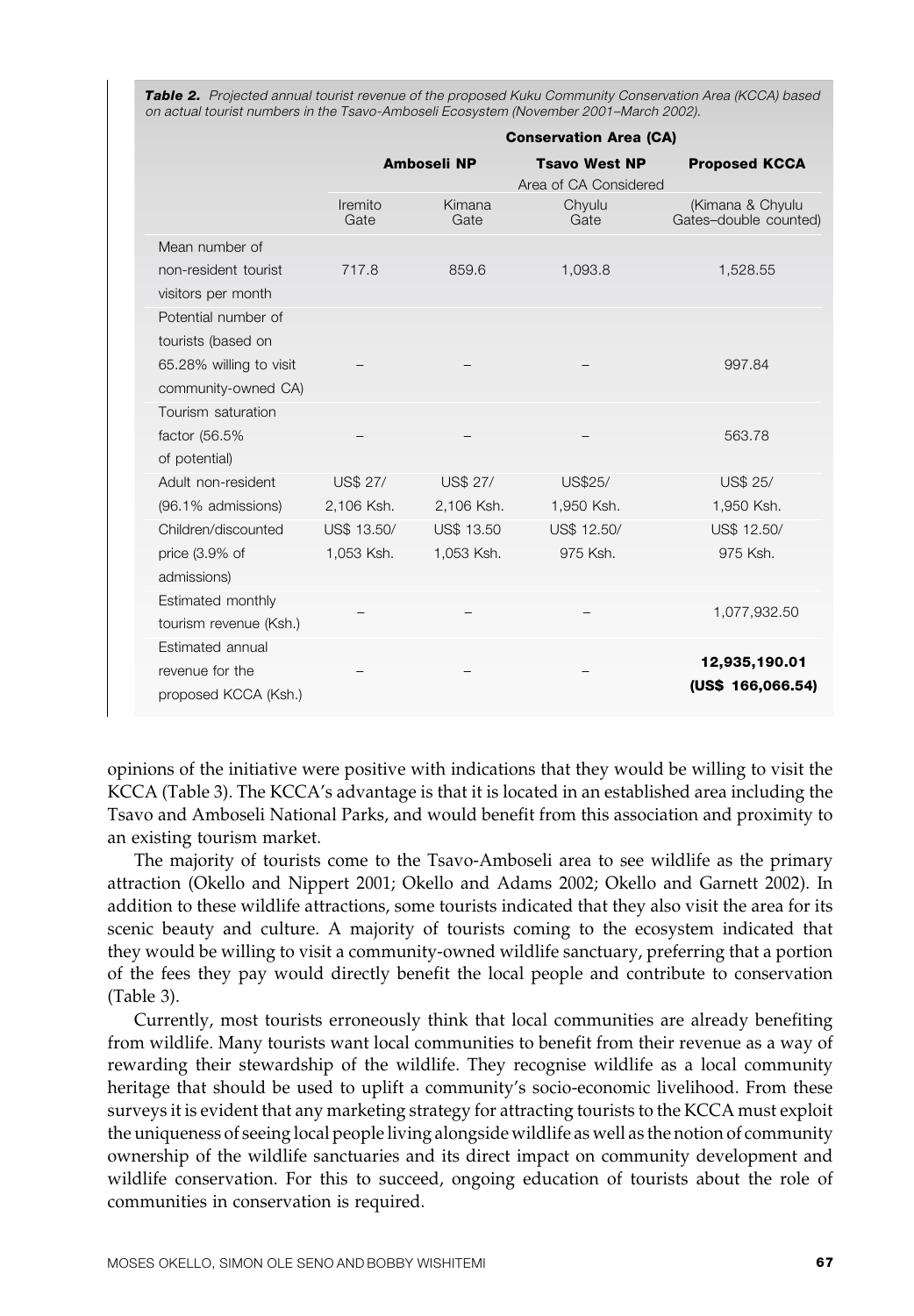*Table 3.* Assessment of tourist opinions in regards to the proposed KCCA and other conservation issues in Tsavo-Amboseli Ecosystem, Kenya.

|                                          |                      | %                | $\%$              | $\%$             |
|------------------------------------------|----------------------|------------------|-------------------|------------------|
|                                          | <b>Responses</b>     | <b>Nov. 2001</b> | <b>April 2002</b> | <b>Nov. 2002</b> |
| <b>Main information sought</b>           | from tourists        | $(n = 80)$       | $(n = 98)$        | $(n = 92)$       |
| Reason for visiting Tsavo-Amboseli area  | Pleasure             | 97.00            | 88.71             | 91.95            |
|                                          | <b>Business</b>      | 3.00             | 11.29             | 8.05             |
| The number one tourist attraction sought | Wildlife             | 68.80            | 70.79             | 56.67            |
|                                          | Multiple attractions | 25.60            | 17.98             | 33.33            |
|                                          | Culture              | 18.20            | 7.87              | 5.56             |
|                                          | Physical features    | 7.80%            | 2.25              | 3.33             |
| Souvenirs preferred for purchase by      | Wood carvings        | 55.70            | 44.83             | 54.55            |
| tourists                                 | Multiple souvenirs   | 21.50            | 24.14             | 15.58            |
|                                          | Jewelry              | 24.40            | 17.24             | 10.39            |
|                                          | Clothing/attire      | 13.50            | 10.34             | 3.90             |
|                                          | Tools/weapons        | 6.40             | 3.45              | 1.30             |
| Party responsible for travel             | Tour company         | 85.50            | 31.18             | 82.56            |
| arrangements of tourists                 | Personal/self        | 14.50            | 68.18             | 17.44            |
| Types of accommodations used             | Lodge                | 88.70            | 87.23             | 88.51            |
| by tourists while visiting               | Camping              | 9.20             | 11.57             | 5.75             |
| Tsavo-Amboseli area                      | Both of above        | 2.10             | 1.20              | 5.75             |
| Advertisement channels that              | Travel literature    | 25.50            | 23.75             | 28.26            |
| tourists came to learn of the            | Travel agent         | 20.40            | 21.25             | 18.48            |
| Tsavo-Amboseli ecosystem as a            | Multiple sources     | 18.80            | 18.75             | 17.39            |
| tourist destination in Kenya             | Television           | 15.50            | 3.75              | 14.13            |
|                                          | Personal comm.       | 10.40            | 21.25             | 9.78             |
|                                          | Internet             | 9.40             | 1.25              | 3.26             |
| On whether tourism revenue               | Yes                  | 87.70            | 59.46             | 70.37            |
| should benefit the local community       | No                   | 12.30            | 32.43             | 22.22            |
| On whether tourists are informed of      | No                   | 88.60            | 73.91             | 54.55            |
| local communities role in conservation   | Yes                  | 11.40            | 26.09             | 45.45            |
| On whether the tourists think that       | Yes                  | 65.30            | 60.32             | 57.69            |
| the local communities are                | <b>No</b>            | 22.30            | 28.45             | 28.21            |
| benefiting from tourism                  | Do not know          | 12.40            | 12.22             | 14.10            |
| On whether tourists have visited a local | No                   | 67.70            | 63.74             | 54.43            |
| Maasai cultural manyatta                 | Yes                  | 32.30            | 36.26             | 45.57            |
| Willingness of tourists to visit a       | Yes                  | 82.50            | 65.28             | 74.36            |
| community-owned wildlife sanctuary       | No                   | 13.20            | 8.88              | 20.51            |
| just as they would for a NP              | Do not know          | 4.30             | 22.22             | 5.13             |
| Opinion of tourists on how and           | Conservation         | 75.70            | 70.49             | 49.25            |
| on what the most revenue from            | National pool        | 15.90            | 22.95             | 38.80            |
| tourism should be spent                  | Do not know          | 9.40             | 6.56              | 10.45            |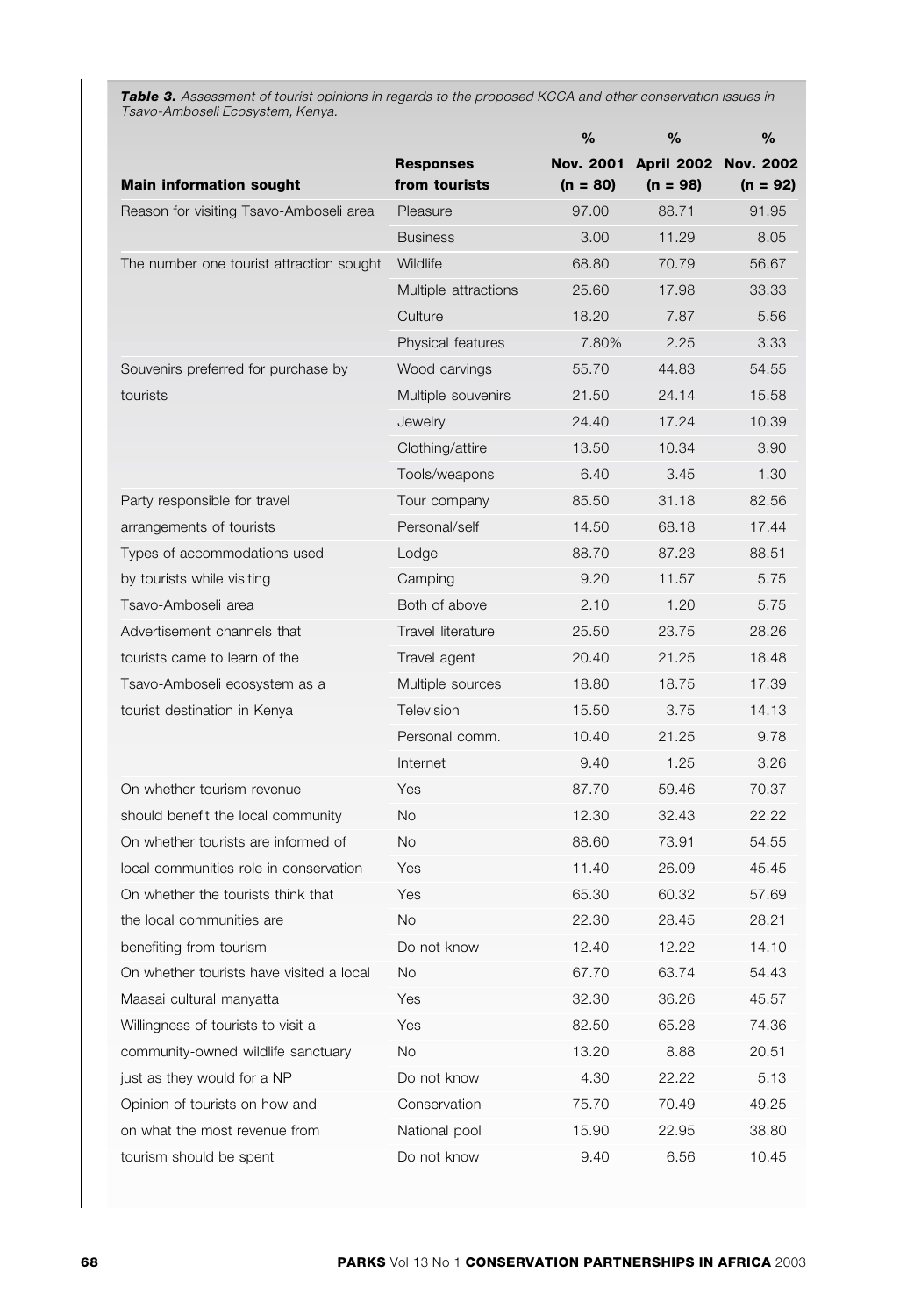## *Avoiding competition with the National Parks through market segmentation*

Having established the willingness of tourists to visit the sanctuary, there is a need to avoid potential competition with the adjacent National Parks. Solutions to this are approached by considering a diverse set of activities for the sanctuary, investigating the provision of complementary activities to the National Parks and exploring specific niche markets through market segmentation. Among such 'diversified activities' are bird hunting, walking safaris, camel and horse safaris as well as marketing the area as a cultural attraction. A partnership arrangement with the National Parks has been considered, which had potential for marketing the entire ecosystem as a package. There is potential for tourism activities to be diversified and the increased tourism revenue shared between the National Parks and the adjacent sanctuary.

The spectacular scenery and landscape of Group Ranches in Tsavo-Amboseli Ecosytem are popular with tourists. Within view of each other are Mt Kilimanjaro and Chyulu Hills. Photo: Noah Cardeira.

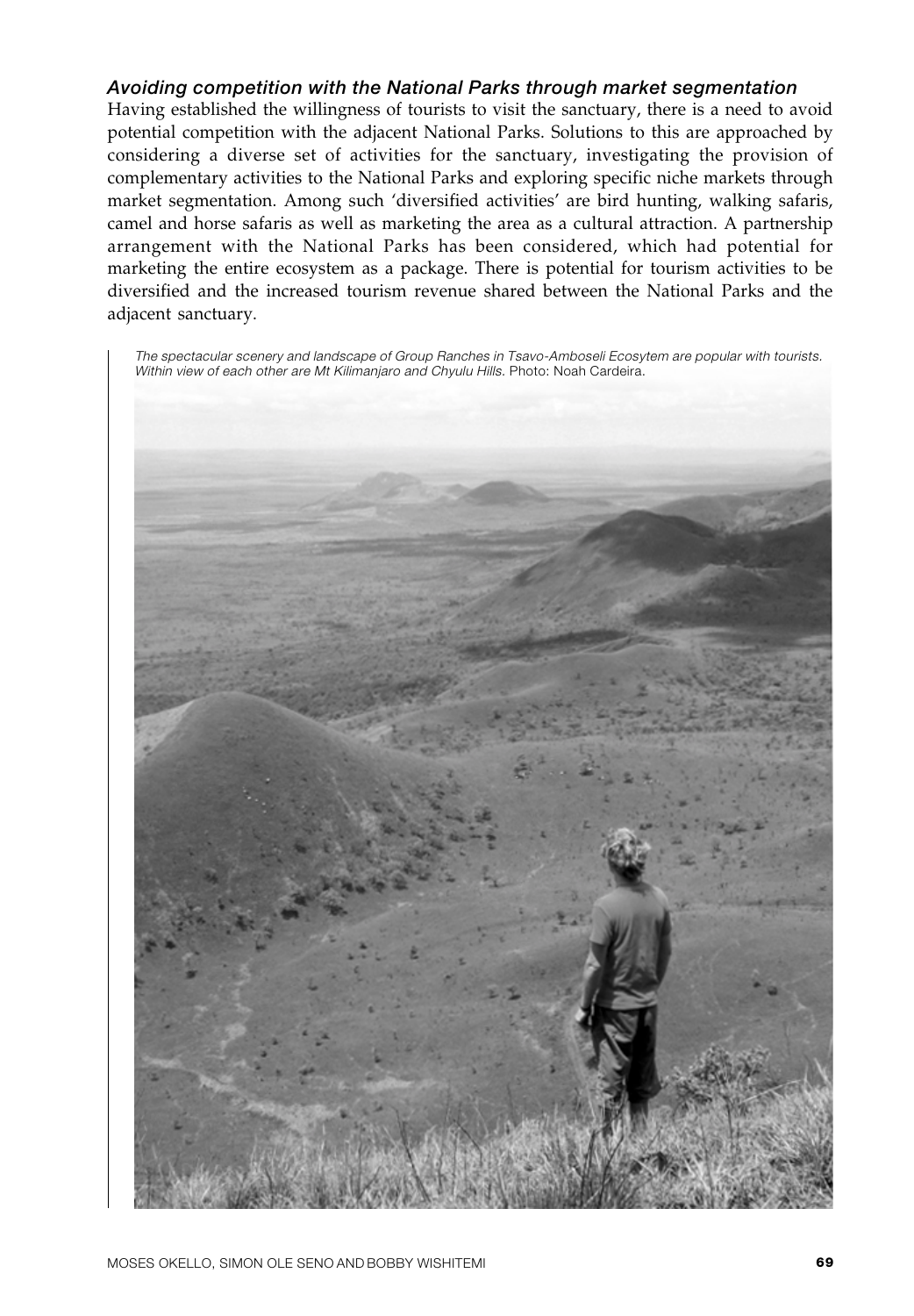An examination of the profile of tourists coming to the area, indicated that most are foreign tourists and in older age categories. There is clearly a potential to consider targeting a completely different market segment, by including younger visitors, backpackers and domestic visitors. (Table 2).

## *Developing partnerships with existing tour companies*

The success of community wildlife sanctuaries can be enhanced by entering into negotiations and partnerships with existing tour companies that attract tourists from abroad (Okello and Garnett 2002). This would require that the sanctuaries address the concerns of tour companies regarding such partnerships. These concerns (Table 4) include insecurity and unpredictable institutional arrangements in Group Ranches. The survey indicated that all tour companies are prepared to assist with the marketing of the local community sanctuaries, and even to form partnerships with them to enhance their marketability.

## **Involving stakeholders**

A number of stakeholders influence the success and viability of any community wildlife sanctuary. Key among them are the community elders and leaders, who hold powerful social positions and provide guidance on important decisions. Their support and opinions are critical.

A second group of key stakeholders are the members of the elected committees legally recognised as being in charge of the Maasai Group Ranches. They usually explain new initiatives using culturally acceptable language and approaches, and build consensus regarding these initiatives. Their insights are critical in understanding subtle community socio-economic constraints and attitudes. A critical first step is to have new initiatives to pass through these committees and any other formal and informal community institutions.

The third key stakeholder is KWS. In Kenya, all wildlife belongs to the state, and is managed by KWS. Their support and technical advice for the establishment of community wildlife sanctuaries is vital, and they have supported the KCCA because the initiative meets two complementary goals, namely securing wildlife range and dispersal areas, and ensuring the protection, through community involvement and benefit, of wildlife in community lands. In this area, during the dry season most wildlife concentrates in the National Parks, (especially Amboseli) but disperses into the Group Ranches during the wet season, when water and fresh pasture are not a limiting factor. KWS offers support for training rangers to establish the community wildlife sanctuaries and ensure the security of wildlife and the tourists (Okello and Adams 2002).

A further group of key stakeholders are the non–governmental organisations (NGOs) involved in conservation who supplement the efforts of the government and communities by providing support, technical advice, implementation funds and research expertise. Local Maasai conservation NGOs support the establishment of the community wildlife sanctuary as one way of diversifying the income of the local community. Further, partnership with environmental research institutions (such as the globally-oriented School for Field Studies and national public universities) help provide socio-economic and ecological research information needed for decision-making.

## **Managing access to resources, tourism and the distribution of benefits**

The Maasai are rural people, whose livelihoods depend entirely on natural resources (Seno and Shaw 2000). They wish to establish wildlife sanctuaries that guarantee them access to resources such as water, pasture, plant resources and land for settlement, especially in the event of severe scarcity. For the proposed KCCA, few community members (less than 2%) want their land leased to foreign investors (Okello and Hull 2001; Okello and Nippert 2001) because these investors may not appreciate the Maasai culture or allow them access to natural resources. On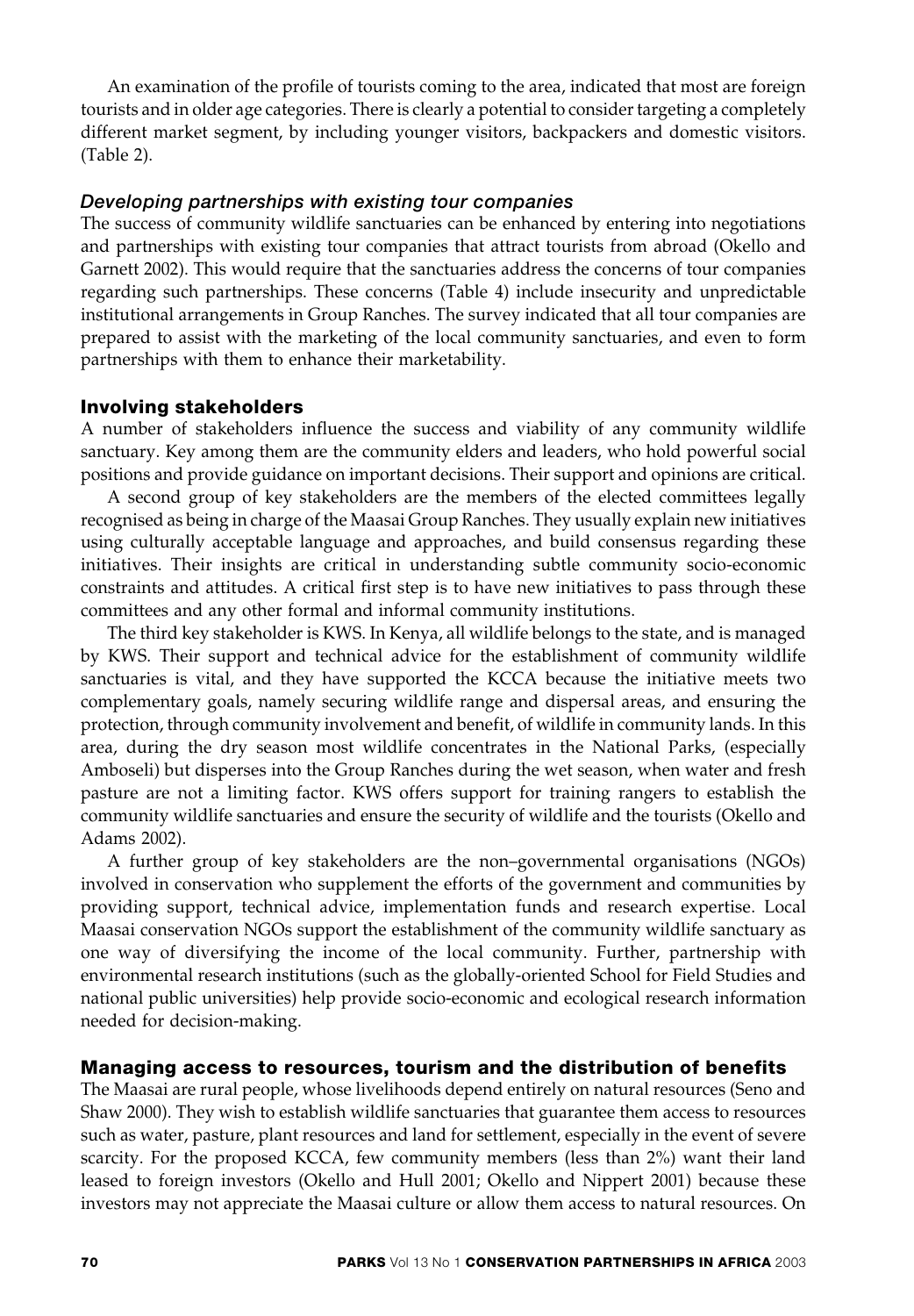| <b>Information</b><br>sought      | <b>Response of</b><br>tour companies    | <b>Frequency</b><br>of response | <b>Total number</b><br>of respondents | %              |
|-----------------------------------|-----------------------------------------|---------------------------------|---------------------------------------|----------------|
| Clients nationality               | North America                           | $\overline{7}$                  | 19                                    | 36.84          |
|                                   | Europe                                  | $\overline{7}$                  | 19                                    | 36.84          |
|                                   | Asia/Middle East                        | 3                               | 19                                    | 15.78          |
|                                   | Africa                                  | $\overline{2}$                  | 19                                    | 10.52          |
| Travel into and around            | Use Tsavo-Amboseli road:                |                                 |                                       |                |
| Tsavo-Amboseli                    | Yes                                     | 6                               | 9                                     | 66.67          |
| Ecosystem                         | <b>No</b>                               | 3                               | 9                                     | 33.33          |
|                                   | Fly tourists into the ecosystem:        |                                 |                                       |                |
|                                   | Yes                                     | $\overline{7}$                  | 9                                     | 77.78          |
|                                   | <b>No</b>                               | $\overline{2}$                  | 9                                     | 22.22          |
| Visited community-owned           | Yes                                     | 6                               | 9                                     | 66.67          |
| wildlife sanctuary                | <b>No</b>                               | 3                               | 9                                     | 33.33          |
| Tour companies can<br>help market | Yes                                     | 9                               | 9                                     | 100.00         |
| Marketing can be done             | Potential of forming partnership:       |                                 |                                       |                |
| in partnerships with              | Yes                                     | $\overline{7}$                  | 9                                     | 77.78          |
| sanctuaries                       | <b>No</b>                               | $\overline{2}$                  | 9                                     | 22.22          |
|                                   | Willing to form partnership:<br>Yes     | 5                               | 9                                     | 55.56          |
|                                   | <b>No</b>                               | $\overline{4}$                  | 9                                     | 44.44          |
| Reasons for not forming           | Don't want to be involved               | $\mathbf{1}$                    | 5                                     | 20.00          |
| marketing partnerships            | Logistical complications                | $\mathbf{1}$                    | 5                                     | 20.00          |
| with Community Wildlife           | Poor security in some sanctuaries       | 1                               | 5                                     | 20.00          |
| Sanctuaries                       | Poor road infrastructure                | 1                               | 5                                     | 20.00          |
|                                   | Lack of technical management            | $\mathbf{1}$                    | 5                                     | 20.00          |
| Community sanctuaries             | Yes                                     | $\overline{7}$                  | 10                                    | 70.00          |
| competition with NPs              | <b>No</b>                               | 3                               | 10                                    | 30.00          |
| Constraints to success of         | Management/security                     | $\overline{2}$                  | 4                                     | 50.00          |
| community sanctuaries             | Poor road infrastructure                | $\mathbf{1}$                    | 4                                     | 25.00          |
|                                   | Poor marketing                          | 1                               | 4                                     | 25.00          |
| Marketing methods used            | Travel brochures                        | $\overline{4}$                  | 13                                    | 30.77          |
| by tour companies                 | Personal communication                  | $\overline{4}$                  | 13                                    | 30.77          |
|                                   | Media                                   | 3                               | 13                                    | 23.08          |
|                                   | E-mail/Internet                         | $\mathbf{2}$                    | 13                                    | 15.38          |
| Importance of marketing           | Yes                                     | 7                               | 10                                    | 70.00          |
| Maasai culture                    | No                                      | 3                               | 10                                    | 30.00          |
| Difficulties in marketing         | Money/too expensive                     | 6                               | 16                                    | 37.50          |
| Kenya                             | Political instability                   | 4                               | 16                                    | 25.00          |
|                                   | Lack of security                        | 4                               | 16                                    | 25.00          |
|                                   | Poor infrastructure                     | 2                               | 16                                    | 12.50          |
| Solutions to marketing            | Improve security                        | 4                               | 14                                    | 28.57          |
| problems                          | Improve infrastructure                  | 3                               | 14                                    | 21.43          |
|                                   | Government involvement                  | 2                               | 14                                    | 14.29          |
|                                   |                                         |                                 |                                       |                |
|                                   | Increase funding for tourism industry 2 |                                 | 14                                    | 14.29          |
| Domestic tourism can help         | Yes<br>Possibly                         | 9                               | 10                                    | 90.00<br>10.00 |
| during the low season             |                                         | 1                               | 10                                    |                |

*Table 4.* Tour company perspectives on tourism activities and community wildlife sanctuaries in the Tsavo-Amboseli Ecosystem, Kenya.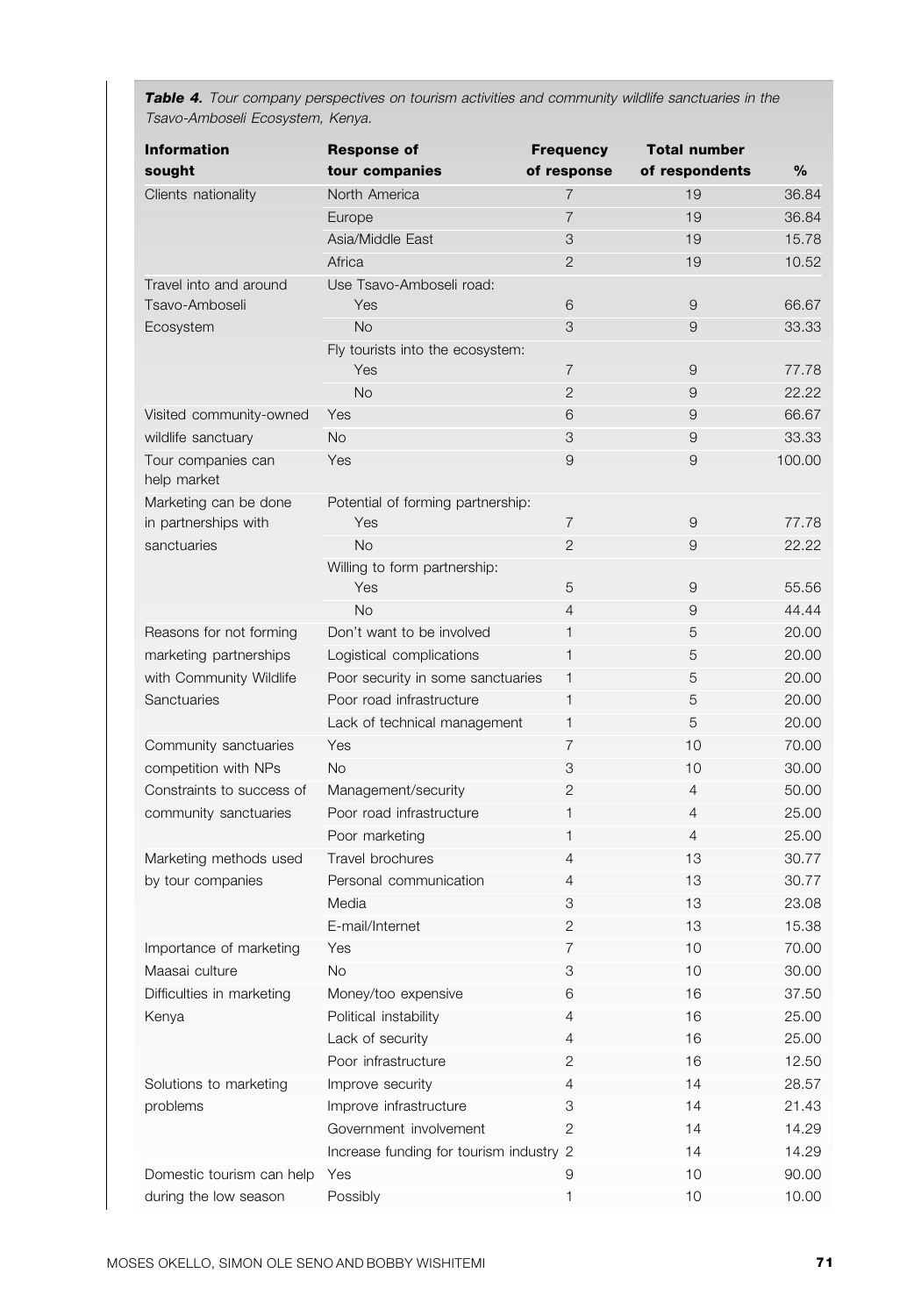the other hand, tourism revenue is needed to supplement household income, educational, health and pastoralism services. In this sense, it is essential that the community wildlife sanctuary allows for multiple land uses and maintains decision-making within the community. The Group Ranch members indicated that they wanted a new professional, transparent and accountable local committee to handle the wildlife sanctuary and ensure equitable revenue sharing. This contrasts with the experience of the local management of the Kimana Community Wildlife Sanctuary, where revenue sharing was not achieved, and the sanctuary is now leased to a tourism investor.

Key to establishing a management structure and identifying human resource requirements is the need to bridge the tension between local aspirations and the practical realities of managing a wildlife sanctuary. For the proposed KCCA, community leaders support the initiative (Table 5)

The Tsavo-Amboseli Ecosytem is a hub of tourism in Kenya because of the leading attraction: wildlife in their natural habitat. Density, diversity and the probability of seeing large mammals is important to tourists. Photo: Noah Cardeira.

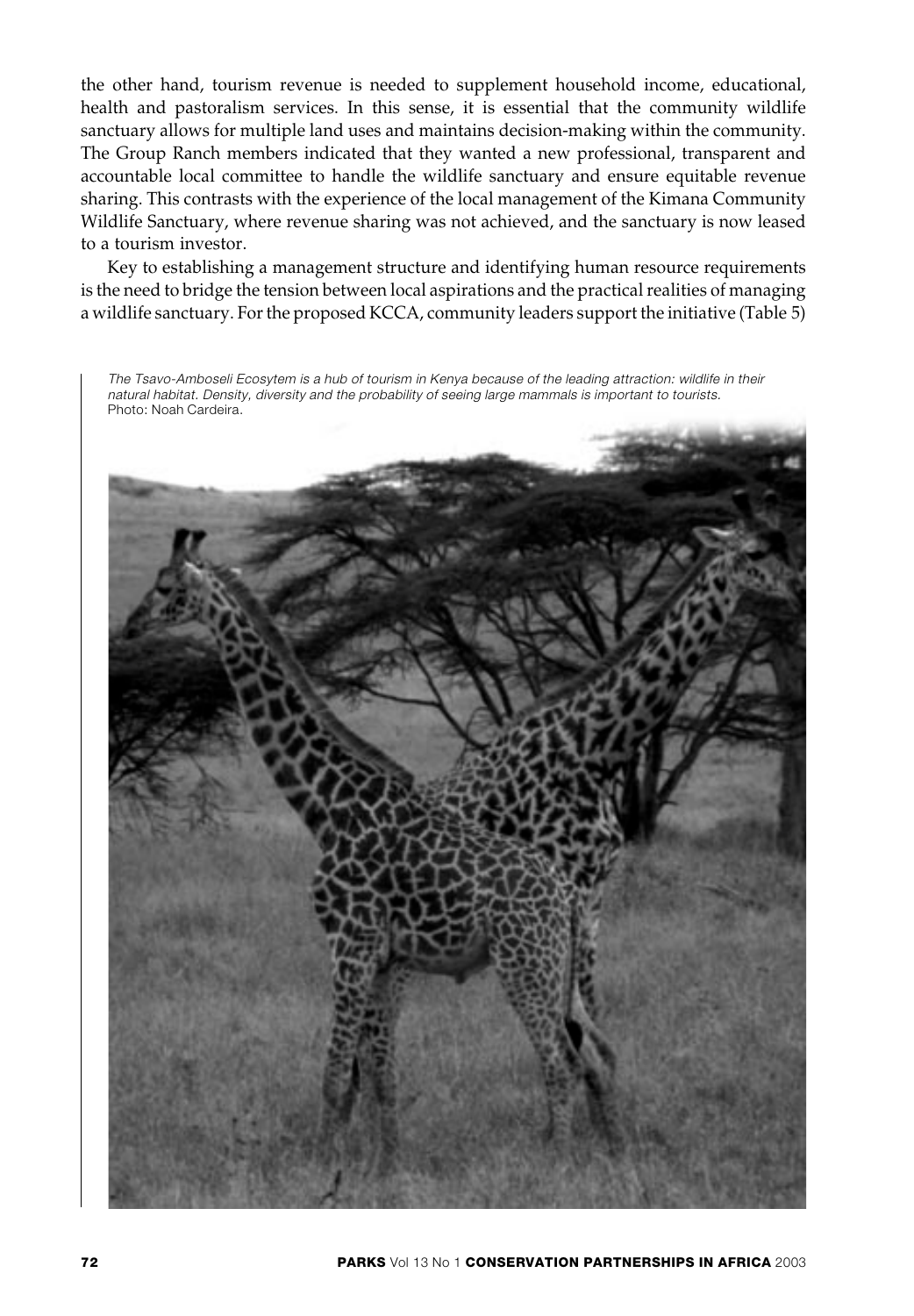*Table 5.* Opinions of Kuku Group Ranch officials regarding the establishment of Kuku Community Conservation Area (KCCA) in Tsavo-Amboseli ecosystem, Kenya.

| <b>Information sought</b>                                                                                                                      | <b>Kuku A Group Ranch</b>                                                                                                                                                                                                                                                                       | <b>Kuku B Group Ranch</b>                                                                                                                                                                                                                                              |
|------------------------------------------------------------------------------------------------------------------------------------------------|-------------------------------------------------------------------------------------------------------------------------------------------------------------------------------------------------------------------------------------------------------------------------------------------------|------------------------------------------------------------------------------------------------------------------------------------------------------------------------------------------------------------------------------------------------------------------------|
| Support for the<br>establishment of the<br>proposed KCCA                                                                                       | Does not support<br>Fear government stealing of land if<br>turned into a CA<br>Community not educated about<br>conservation<br>Support dependent on investor<br>funding to start implementation                                                                                                 | Supports<br>Tourism from wildlife will lead to<br>direct benefits for the community<br>Will benefit community<br>Wildlife is a valuable resource                                                                                                                       |
| Groups that would<br>oppose establishment<br>of KCCA<br>Tourism potential for<br><b>KCCA</b>                                                   | Agriculturalists who want to cultivate<br>Pastoralists will not want to lose grazing<br>access<br>Chyulu Hills have tourism potential<br>because of their scenery<br>Lots of wildlife in area will be key<br>attraction<br>The interesting world-famous<br>Maasai culture will be an attraction | Pastoralists will not want to lose<br>grazing access.<br>Agriculturists who want to cultivate<br>Lots of wildlife in area<br>Serves as wildlife corridor<br>between Amboseli and Tsavo<br>National Parks<br>But successful implementation<br>needs extensive marketing |
| Other ways Maasai can<br>benefit from tourism<br>Importance of investors in<br>helping the community<br>sanctuaries to succeed<br>economically | Walking safaris<br>Bush camps<br>Cultural manyattas and cultural centres<br>Needs to manage KCCA for unskilled<br>community<br>Important for external funding and<br>marketing                                                                                                                  | Campsites.<br>Handicrafts.<br>Cultural manyattas<br>Not necessary as they do not<br>understand needs or culture<br>of the community<br>Though their skills and funding<br>is desired, they also exploit the                                                            |
|                                                                                                                                                |                                                                                                                                                                                                                                                                                                 | community<br>Outside income-source helpful                                                                                                                                                                                                                             |
| Investor-community<br>arrangements to include<br>Maasai                                                                                        | Investor comanagement with<br>community<br>Should not lease land to the investors<br>Investors help with setup and<br>marketing                                                                                                                                                                 | Comanagement between<br>community and investors<br>Management solely by<br>community                                                                                                                                                                                   |
| Maasai benefits from<br>conservation versus<br>benefits from pastoralism                                                                       | Tourism industry more stable<br>than livestock industry<br>Conservation can provide more<br>benefits to the community<br>Conservation provides long-term<br>benefits                                                                                                                            | Wildlife provides more benefits<br>than pastoralism<br>Inflation hurting livestock industry<br>Livestock industry unprofitable<br>Tourism can provide more<br>benefits                                                                                                 |
| Factors that would<br>cause KCCA to fail                                                                                                       | Poor management by the community.<br>Legal status of conservation within<br>Group Ranch system not understood.<br>Lack of cooperation between<br>investors and community<br>Lack of community involvement in KCAA<br>Poor marketing                                                             | Selling land to outsiders<br>Subdivision of Kuku Group Ranch<br>Lack of significant economic<br>benefits to the community<br>Lack of local skilled management<br>Poor marketing<br>Funding to start KCCA                                                               |
| Access to resources<br>in the KCCA                                                                                                             | Allowed access to:<br>- water sources;<br>- grazing for livestock;<br>- dry season grazing;<br>- medicinal plants                                                                                                                                                                               | Allowed access to:<br>- water sources;<br>- dry season grazing;<br>- no access needed as this leads<br>- to over-utilization of resources                                                                                                                              |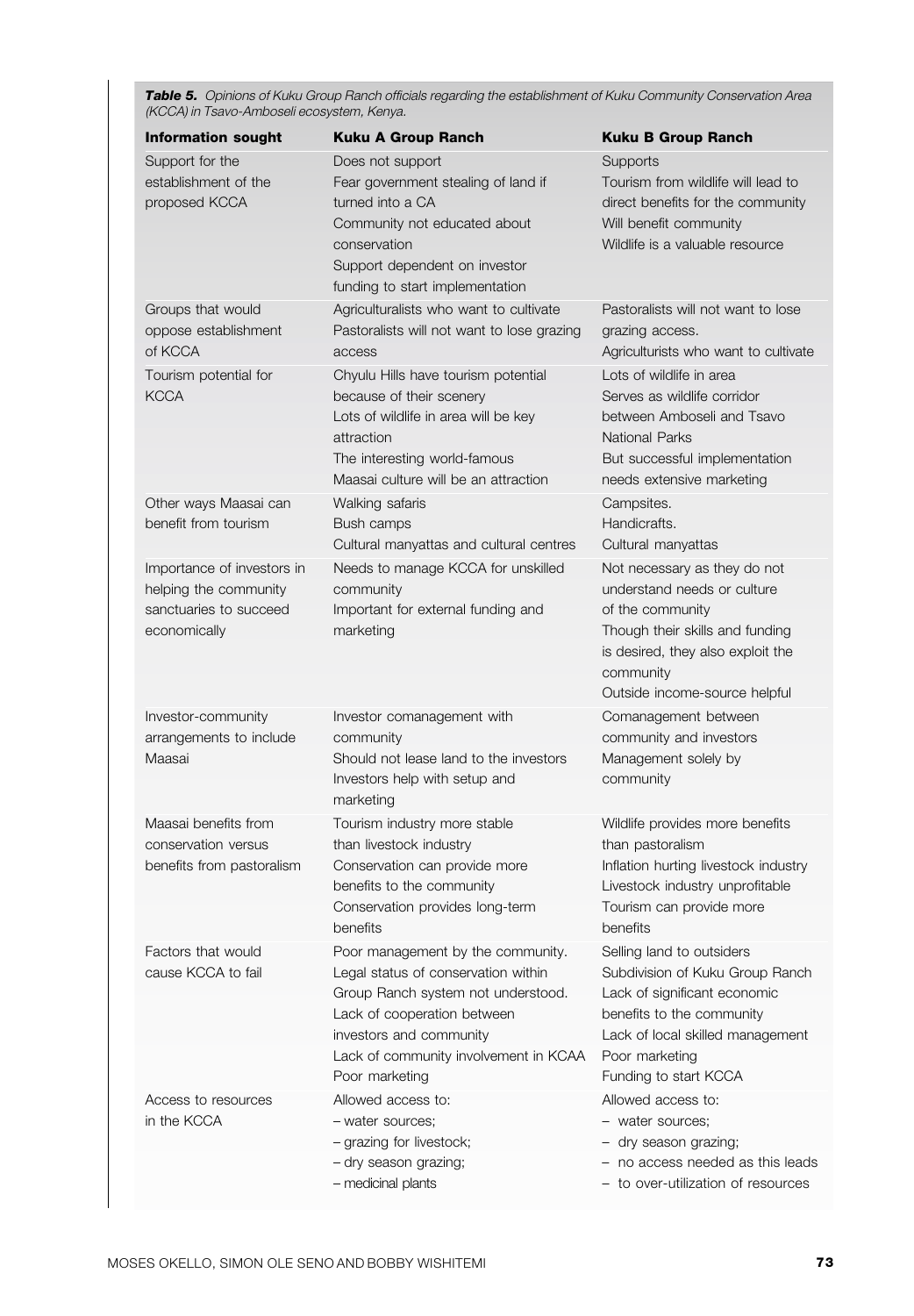under the conditions that community interests, such as resource access, user rights and economic benefits, are safeguarded (Okello and Garnett 2002). The elders wanted sanctuary management to involve local participation through community ownership or comanagement with a tourism investor. Despite strong dislike for foreign investors (because of fears of exploitation, disrespect to cultural values or hindrance to resource access), the elders acknowledge that the investors bring capital, skills and marketing contacts necessary to make the community sanctuaries economically profitable. In seeking middle ground, comanagement arrangements are proposed where the investors' experience and resources may complement the local knowledge and community involvement in management (Okello and Garnett 2002). It is also envisaged that the investors help to develop local manpower in ecological and tourism management to effect a future hand-over.

For the KCCA, the proposed management structure includes a board of directors representing all stakeholders (Okello and Nippert 2001; Okello and Adams 2002). Reporting to the board is the Sanctuary Manager and a team of staff who deal with financial matters and ecological management.

## **Looking to the future**

An aspect that so far has not yet been dealt with sufficiently, is the fear of the Maasai of a possible loss of the community sanctuaries to the government. This feeds on the Maasai anger over the systematic loss of their land to protected areas and other tribes before and during independence. Since wildlife belongs to the government and communities have no user rights, they fear that the government may seize any land (public or private) wherever wildlife exists. Although this is unlikely due to heightened awareness of community rights, such concerns can still inhibit establishment and management of community wildlife sanctuaries.

Added to this concern is that community wildlife sanctuaries lack a clear legal status. Group ranches are recognised in Kenyan law and their management institutions have legal status. With impending Group Ranch sub-division, members will have individually-owned parcels of land with all user rights. Any community wildlife sanctuary within this Group Ranches will be left without legal status providing an opportunity for some community elites or foreigners to 'grab' sanctuaries as individual property. This is an important potential constraint to the establishment of community wildlife sanctuaries (Okello and Garnett 2002). A potential solution is to establish sanctuaries as community welfare organisations whose membership is the entire membership of the former Group Ranch. Its board of directors and management would then be installed or changed based on the law that governs NGOs.

The development of the KCCA indicates the complexity of the emerging situation where communities become involved as partners of the state in wildlife management and revenue generation. It illustrates the need for cooperation of a wide range of stakeholders with very different perspectives, but building on a common vision. The case study demonstrates that these changes must be brought about in an inclusive way, and that there are many fundamental issues that emerge that must be dealt with in parallel, such as the widely divergent policies and laws which govern tenure and access to natural resources, in order to put in place a new institutional framework that achieves the vision but also meets the aspirations of both the community, state and investors.

### **Acknowledgements**

The first author and his students at the School for Field Studies collected research data quoted in this paper. We would therefore like to thank SFS and its Centre for Wildlife Management Studies in Kenya for providing financial and logistical support. We also acknowledge the field assistants and former SFS students who contributed to the surveys and perspectives reported in this paper. We thank the editors of this issue of *Parks* for contributing to the earlier manuscripts.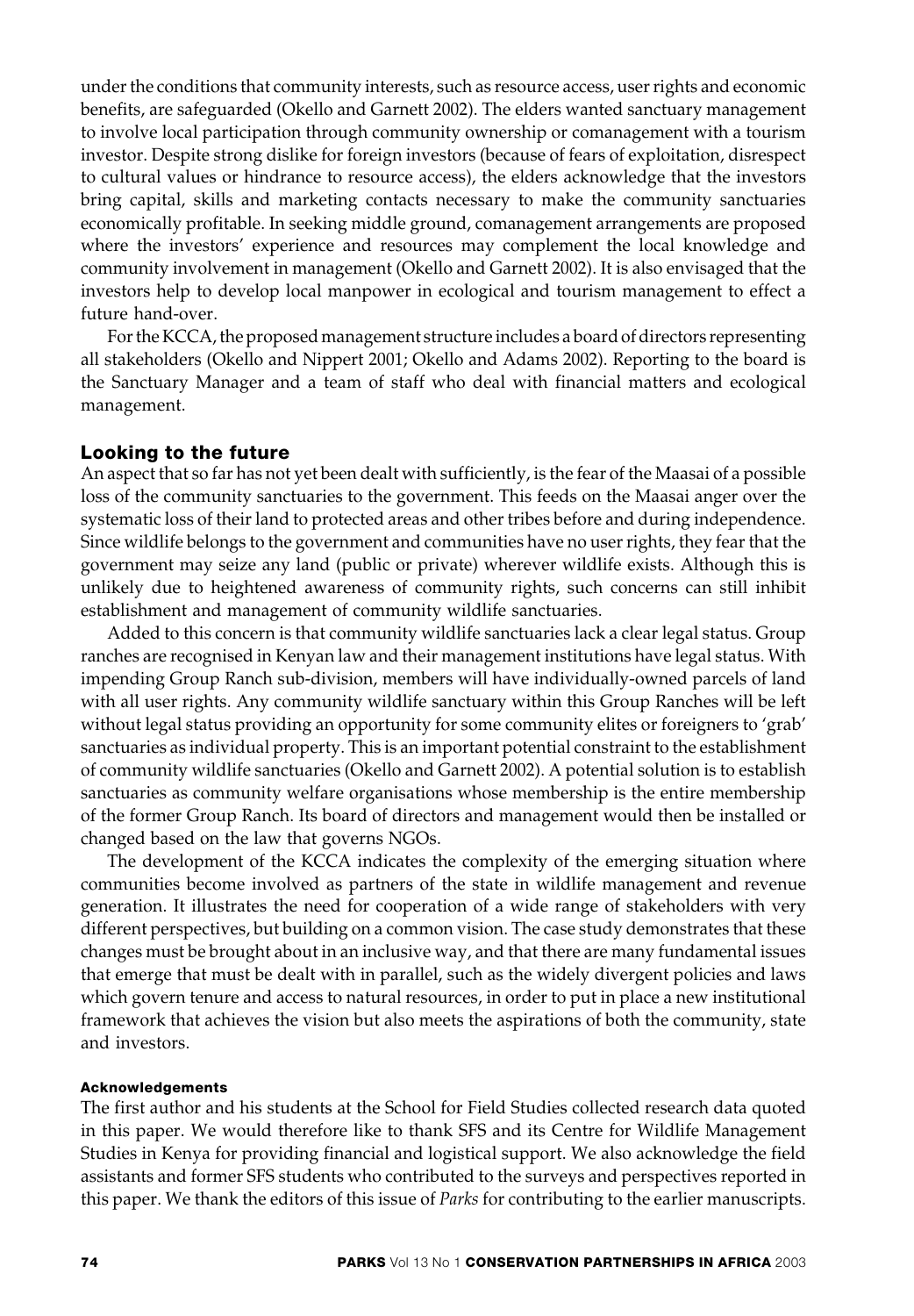#### **References**

- Beresford, M., and Phillips, A. 2000. Protected Landscapes: A conservation model for the 21st century. Forum 17(1): 15–26. The Journal of George Wright Society. Hancock, Michigan, USA.
- MacKinnon, J., Child, K. and Thorsell, J. (eds). 1986. Managing Protected Areas in the Tropics. IUCN. Gland, Switzerland. 295pp.
- Okello, M.M. and Adams, K.E. 2002. Criteria for Establishment of Kuku Community Conservation Area (KCCA), Kenya: Biological Endowment, Tourism Potential, and Stakeholder. Unpublished Research Report. SFS Centre for Wildlife Management Studies. Spring 2002, Nairobi, Kenya. 52pp.
- Okello, M.M. and Conner, K. 2000. Wildlife distribution and associated human wildlife conflicts on Kuku Group Ranch, Kenya. Unpublished Research Report. SFS Centre for Wildlife Management Studies. Fall 2000, Nairobi, Kenya. 48pp.
- Okello, M.M. and Garnett, J.M. 2002. Establishment of Kuku Community Conservation Area, Kenya: an evaluation of ecological and institutional requirements and tourism potential. Unpublished Research Report. SFS Centre for Wildlife Management Studies. Fall 2002. Nairobi, Kenya. 38pp.
- Okello, M.M. and Hadas, K. 2000. Animal density and distribution on Kuku Group Ranch and related human wildlife conflicts. Unpublished Research Report. SFS Centre for Wildlife Management Studies. Spring 2000, Nairobi, Kenya. 37pp.
- Okello, M.M. and Hull, T.J. 2001. Socio-Ecological Considerations for the establishment of Kuku Community Conservation Area, Kenya. Paper presented to SAMA Conference on "New Techniques in Wildlife Management." Pretoria, South Africa 2–3 October 200. 29pp.
- Okello, M.M. and Nippert, H. 2001. The ecological and socio-economic potential of Kuku Community Conservation Area, Kenya. Unpublished Research Report. SFS Centre for Wildlife Management Studies. Fall 2001, Nairobi, Kenya. 63pp.
- Okello, M.M. and Megquier, A. 1999. The species and spatial distribution of wildlife on Kuku Group Ranch and associated human – wildlife conflicts. Unpublished Research Report. SFS Centre for Wildlife Management Studies. Fall 1999, Nairobi, Kenya. 19pp.
- Sindiga, I. 1995. Wildlife-based tourism in Kenya: Land use conflicts and government compensation policies over protected areas. The Journal of Tourism Studies. 6: (2): 45–55.
- Seno, S. and Shaw, W.W. 2002. Land tenure policies, Maasai traditions and wildlife conservation in Kenya. Society and Natural Resources. 15: 79–88.
- Western, D., and J. Ssemakula. 1981. The future of savanna ecosystems: ecological islands or faunal enclaves? African Journal of Ecology. 19: 7–19.

*Moses Okello* has been a lecturer in Wildlife Management and Biometry at Moi University (Kenya) for several years. Currently, he is a resident faculty in charge of Wildlife Management and Biometrics at the Kenya's School for Field Studies, Centre for Wildlife Management Studies. He has taught Wildlife Ecology, Wildlife Conservation, Ecotourism and Human Dimensions of Wildlife Conservation. Email: okelinge@africaonline.co.ke

*Simon Ole Seno* worked for the government of Kenya, and as a lecturer in the Department of Wildlife Management at Moi University. In 1999 he joined SFS as a resident faculty in charge of the Environmental Policy Course. He is currently the Director of the SFS Centre for Wildlife Management Studies. He has taught Wildlife Management and Ecology in addition to Human Dimensions in Conservation.

*Bobby Wishitemi* is Professor of Tourism and currently the Head of the Department of Tourism, Moi University. He has headed the Department of Wildlife Management at the same university and taught there for many years. He has worked for Kenya Wildlife Service in the Training Institute.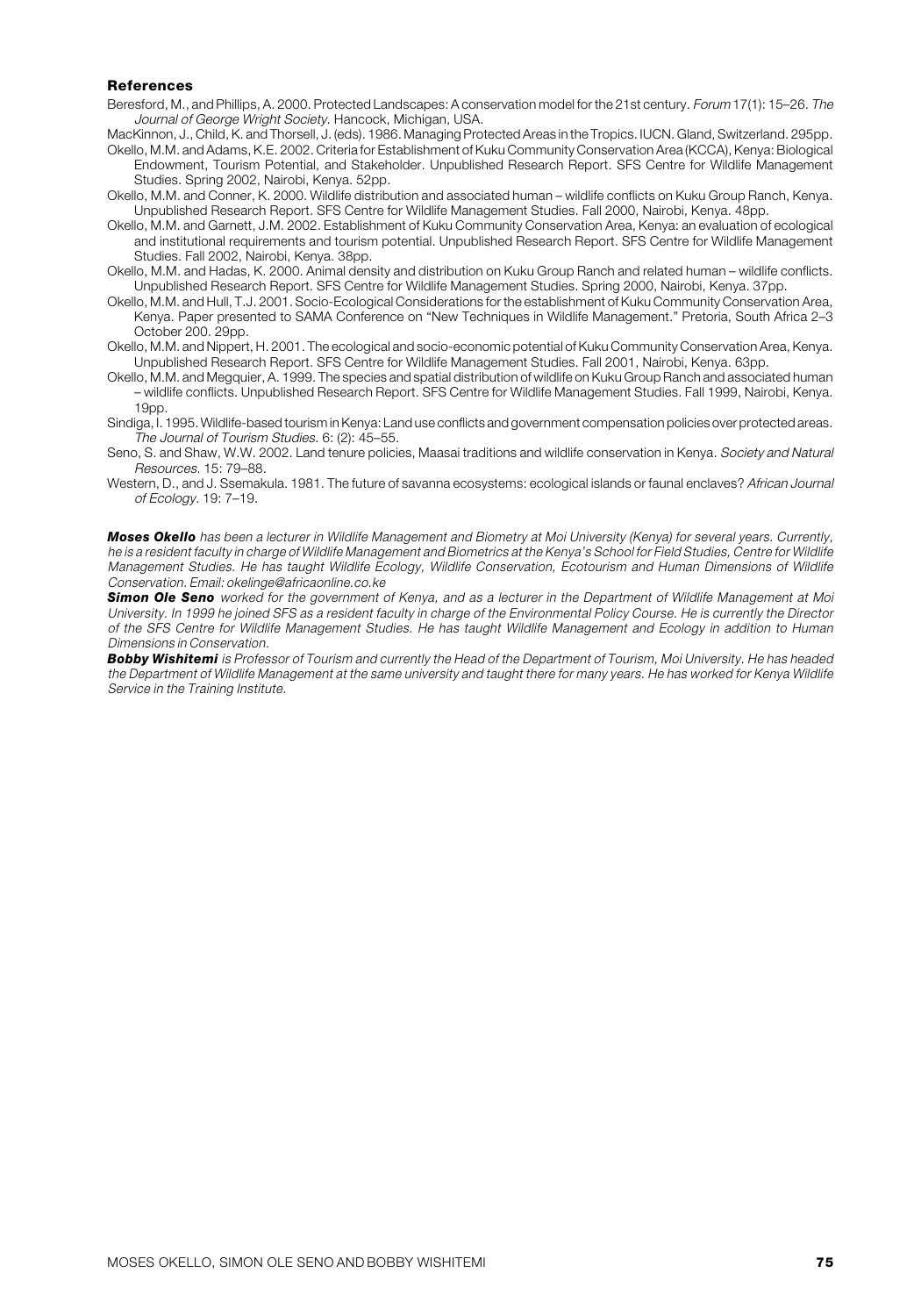

# **Résumés**

# **L'expérience des Conseils d'Administration Locaux au KwaZulu-Natal, Afrique du Sud**

#### SIDNEY LUCKETT, KHULANI MKHIZE ET DEREK POTTER

Cet article relate les initiatives prises par Ezemvelo KZN Wildlife, le département pour la conservation de la faune et de la flore au KwaZulu-Natal, en Afrique du Sud, pour impliquer les communautés voisines d'aires protégées, en les considérant comme des partenaires et des décideurs à part entière de la gestion de la conservation de la nature. Cet article souligne le développement et le rôle joué par les Conseils d'Administration Locaux, sur fond de transformations sociopolitiques importantes en Afrique du Sud. Malgré des progrès importants, l'initiative demeure fragile, comme on peut s'y attendre dans ce contexte politique complexe et en évolution constante. L'avenir des Conseils d'Administration Locaux dépend en grande partie de décisions concernant les choix politiques et la répartition des ressources qui échappent au contrôle du Ezemvelo KZN Wildlife. Cet article raconte « l'histoire » du développement des Conseils d'Administration Locaux et évoque aussi bien les succès obtenus que les difficultés rencontrées. Les auteurs espèrent que les enseignements tirés de ce processus amèneront les communautés disposant de peu de ressources à participer à la conservation de la nature.

# **La démarche d'une Aire de Conservation Communautaire au Niger**

#### BACHIR AMADOU, GILL VOGT ET KEES VOGT

Cet article décrit un processus par lequel des communautés locales et d'autres acteurs concernés se sont organisés et ont négocié avec l'Etat le droit exclusif de gérer la Réserve de la forêt de Takiéta au Niger. Ce faisant, ils ont créé de jure et de facto leur propre Aire de Conservation Communautaire, comprenant des institutions de gestion et des règles particulières qui sont aujourd'hui entièrement reconnues par l'Etat. Cet article s'étend longuement sur les enseignements qui sont à tirer de ce processus, en particulier pour les agences extérieures souhaitant soutenir des initiatives similaires ailleurs. Ces enseignements peuvent certainement être appliqués dans des situations similaires de gestion des aires protégées, lorsque ces situations affectent et sont affectées par des acteurs locaux. En fait, quel que soit le contexte, le défi principal à relever est de réussir à créer un environnement dans lequel les communautés locales elles-mêmes peuvent se responsabiliser et agir.

# **L'utilisation des ressources naturelles par les communautés dans les Parcs Nationaux de Kibale et Mont Elgon, Ouganda**

#### PURNA CHHETRI, ARTHUR MUGISHA ET SEAN WHITE

Kibale et le Mont Elgon sont deux Parcs Nationaux en Ouganda, appréciés pour leur biodiversité et leur potentiel touristique, ainsi que pour le rôle d'écosystème qu'ils jouent pour les communautés voisines (en servant de réservoirs d'eau par exemple). Comme beaucoup d'autres parcs en Ouganda et ailleurs, Kibale et le Mont Elgon ont été confrontés à des conflits avec les communautés voisines, qui ont eu pour conséquence de poser de sérieux problèmes en matière de conservation. Au cours de la décennie passée, de nouvelles stratégies de conservation ont été adoptées à Kibale et au Mont Elgon pour tenter de résoudre ces conflits au travers de la mise en place de partenariats entre l'Autorité ougandaise pour la faune et la flore (Uganda Wildlife Authority ou UWA), les communautés voisines et les administrations des gouvernements locaux. Cet article rend compte de l'expérience vécue par l'UWA lorsqu'elle a mis en oeuvre une telle approche de la conservation, centrée sur l'innovation et la collaboration. Les premières observations semblent indiquer que ce type d'approche est efficace, qu'il permet de résoudre les vrais conflits en proposant un ensemble d'options, et qu'il est avantageux aussi bien pour les populations locales que pour la conservation. Cet article examine les composantes de la nouvelle approche, ainsi que les questions et les problèmes qui sont soulevés.

## **Un partenariat de co-gestion au Congo : impressionnant mais encore vulnérable**

#### MARCEL TATY, CHRISTIAN CHATELAIN ET GRAZIA BORRINI-FEYERABEND

Le Parc National du Conkouati-Douli, Congo nous offre un exemple riche d'enseignements en ce qui concerne la façon dont un partenariat de gestion réussi peut être mis en place alors même qu' il se trouve confronté à des conditions parmi les plus difficiles au monde. Cet article en tire des enseignements pratiques et présente les résultats concrets qui ont été obtenus. Malgré l'enthousiasme et le travail acharné des divers participants, ces résultats demeurent vulnérables. Certains acteurs extérieurs ont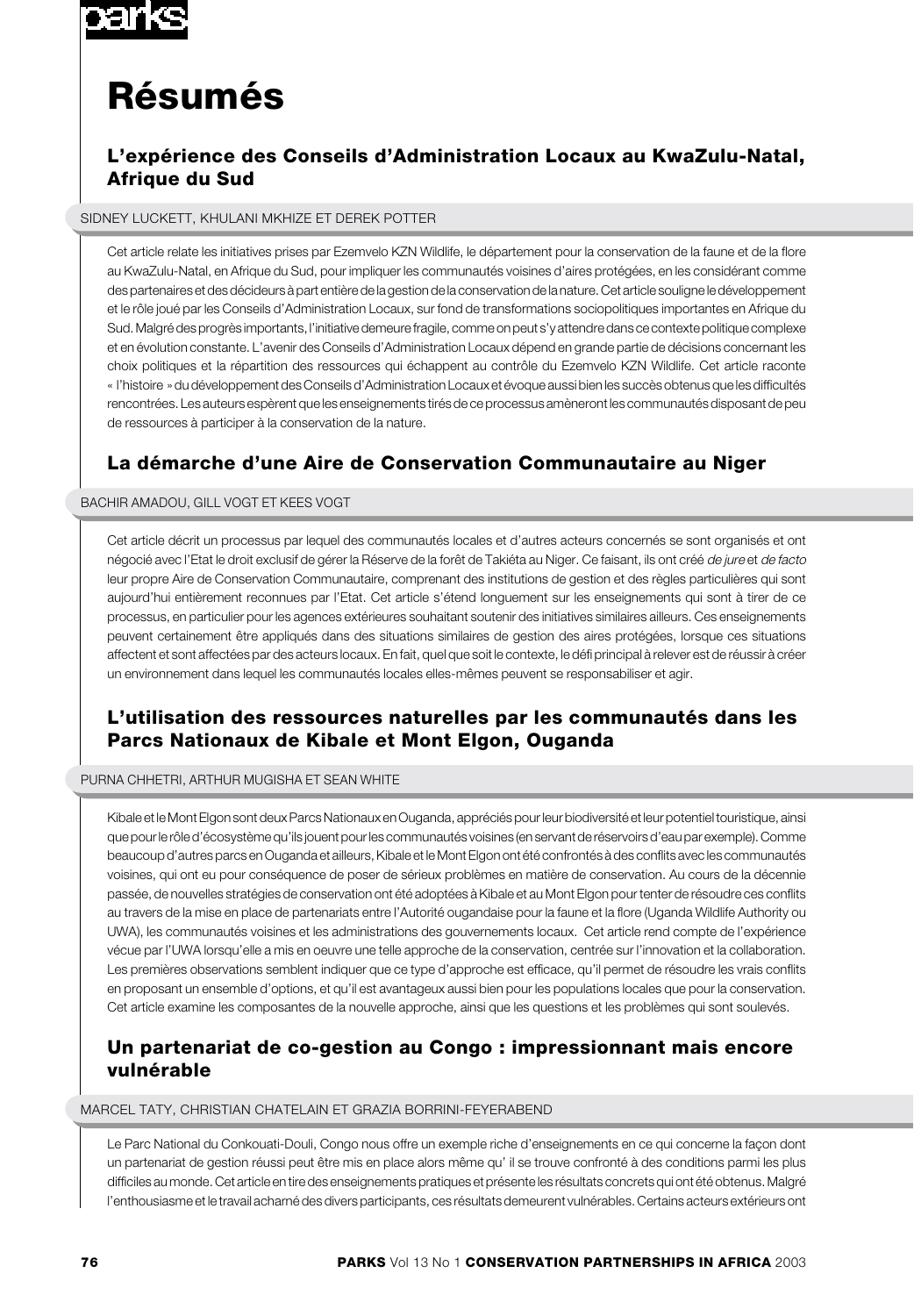encore trop de pouvoir. Ces derniers peuvent facilement renoncer à l'approche participative et adopter des méthodes « répressives » contre les activités illégales, qui s'avèrent contreproductives. Il faut une politique nationale claire défendant les paramètres d'un mode de gestion participatif, ainsi qu'un soutien renouvelé, cohérent et qui s'inscrit sur le long terme, aux initiatives de terrain. Car ce sont celles-ci, à l'instar du Conkouati-Douli, qui ouvrent la voie des partenariats de gestion véritables.

# **Le développement des partenariats pour la conservation dans la Réserve de Gibier du Selous, Tanzanie**

### ROLF BALDUS, BENSON KIBONDE ET LUDWIG SIEGE

Pendant les années 80, des activités de braconnage de plus en plus intenses ont amené une forte réduction du nombre des éléphants de la Réserve de gibier du Selous, l'une des aires protégées les plus anciennes et les plus étendues en Afrique. Depuis 1987, les gouvernements de la Tanzanie et de l'Allemagne y coopèrent dans le cadre d'un programme commun de conservation du Selous ayant pour but de réhabiliter la réserve. D'autres agences se sont ensuite ajoutées au programme, formant ainsi un partenariat quasiment unique entre bailleurs de fonds. Grâce à ce programme, le braconnage a considérablement diminué et les capacités de gestion ont été renforcées. Les revenus tirés de l'organisation de safaris (90% des revenus) et du tourisme photographique ont fortement augmenté. Un « système de rétention des fonds » a été mis en place. Celui-ci prévoit que la moitié des revenus générés restent dans la réserve pour couvrir les frais de gestion et pour réaliser des investissements (environ 1,8 million de dollars US par an). En conséquence, la réserve subvient à ses propres besoins financiers, ce qui ne l'empêche pas de bénéficier encore d'aides extérieures complémentaires. Des accords de collaboration ont été mis en place avec des investisseurs du secteur privé, avec les autorités locales et 51 communautés dans les zones tampons, qui gèrent maintenant leurs propres réserves de faune et ont droit à une part des bénéfices tirés de la conservation. Cette expérience de « Conservation communautaire » a en grande partie servie de modèle pour le développement de la nouvelle politique de conservation de la faune et de la flore en Tanzanie, maintenant incorporée dans la Loi nationale sur la faune et la flore.

## **Des sanctuaires de gibier des communautés Maasai autour de Tsavo et Amboseli, Kenya**

#### MOSES OKELLO, SIMON OLE SENO ET BOBBY WISHITEMI

Cet article décrit la mise en place de sanctuaires de gibier communautaires autour des Parcs Nationaux Tsavo et Amboseli, et explore les conditions d'une mise en oeuvre réussie. La plupart des communautés Maasai soutiennent cette initiative, mais souhaitent gérer elles-mêmes ces sanctuaires et ne veulent pas céder le pouvoir à des investisseurs touristiques. Elles demandent que l'accès aux ressources naturelles soit garanti par un système de gestion transparent, redevable et professionnel, et que les revenus du tourisme soient distribués équitablement. Cependant, le développement d'un tourisme prospère passe en particulier par l'accès à des zones où il y a une forte densité et diversité de mammifères de grande taille, afin d'éveiller et d'entretenir l'intérêt des touristes. Les sanctuaires de gibier Maasai ne pourront être une réussite que si de réels partenariats sont développés avec d'autres parties prenantes comme les dirigeants communautaires, le Département pour la faune et la flore du Kenya, les organisations de conservation locales, les tour-opérateurs et les touristes.

Poste : **Coordonnateur RÈgional ECOFAC** Lieu : Libreville, avec missions frÈquentes DÈmarrage : juin 2003 DurÈe : 1 an, avec prolongation probable de 3 ans

**ECOFAC** est un **programme rEgional díappui**  $\sharp$  7 **aires protEgEes** au Cameroun (RÈserve de Faune du Dja), Congo (Parc National Odzala-Kokoua), Gabon (RÈserve de Faune de la LopÈ), GuinÈe Equatoriale (Parc National de Monte AlÈn), RCA (ForÍt de Ngotto et Zones CynÈgÈtiques Villageoises) et Sao TomÈ et PrÌncipe (Parc Naturel 'bo).

#### T<sup>-</sup>CHES :

Ô coordination technique et scientifique des 7 composantes nationales du programme, avec missions de supervision sur le terrain; prÈparation des rapports semestriels du programme; appui  $\ddagger$  la mise en place du SecrÈtariat ExÈcutif du RÈseau díAires ProtÈgÈes díAfrique Centrale (RAPAC), basÈ ; Libreville; liaison avec les administrations nationales et les bailleurs, organismes et partenaires intervenant en matiÈre de gestion des ressources naturelles en Afrique Centrale; CE, FFEM, COMIFAC, ONGs,...

#### PROFIL RECHERCHE<sup>+</sup>:

 $\ddot{i}$  minimum 10 ans diexpÈrience dans le domaine de la gestion diaires protÈgÈes et/ou des ressources naturelles; minimum 5 ans diexpÈrience en Afrique, de prÈfÈrence en Afrique centrale; minimum 5 ans diexpÈrience en direction et coordination de programmes de conservation et/ou de dÉveloppement; bonne connaissance des procÈdures des principaux bailleurs de fonds, et en particulier de la Commission EuropÈenne; de nationalitÈ EuropÈenne; bonnes capacitÈs de communication, díanimation de rÈseaux.

Merci dienvoyer votre CV par email : genevieve.lapage@agrer.com - AGRER, Avenue Louise 251, B-1050 Bruxelles, Belgique www.agrer.com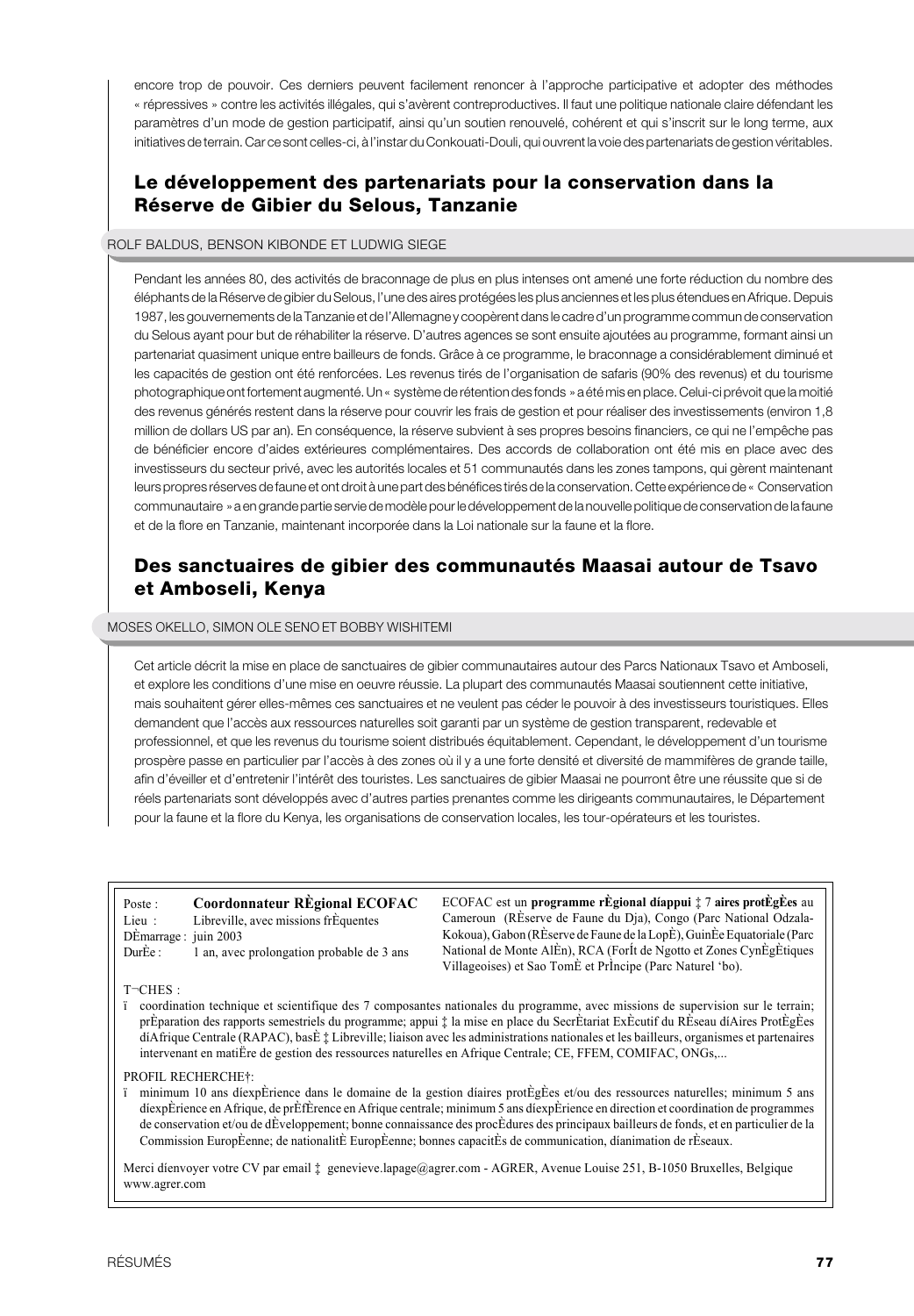

# **Resumenes**

# **La experiencia de los Comités Locales, KwaZulu-Natal, África del Sur**

SIDNEY LUCKETT, KHULANI MKHIZE Y DEREK POTTER

Este artículo detalla las iniciativas tomadas por Ezemvelo KZN Wildlife, el servicio de conservación de la naturaleza en KwaZulu-Natal, África del Sur, para incorporar las comunidades alrededor de áreas protegidas como asociadas totales en la toma de decisiones para el manejo de la conservación de la naturaleza. Con el telón de fondo de la significante transformación sociopolítica de Sudáfrica, se subraya el papel de los Comités Locales establecidos. A pesar del importante progreso, la iniciativa permanence frágil, como es de esperar en un ambiente político complejo y siempre cambiante. El futuro de los Comités Locales permanece dependiente, en gran medida, de las decisiones políticas y de la asignación de recursos que están fuera del control de Ezemvelo KZN Wildlife. Este informe cuenta la historia de los Comités Locales en vías de desarrollo y reflexiona tanto en los éxitos como en las dificultades encontradas. Es de esperar que las lecciones aprendidas en este proceso contribuirán al futuro envolvimiento de las comunidades de escasos recursos en la conservación de la naturaleza.

# **El desarrollo de una Área de Conservación Comunitaria en Niger**

#### BACHIR AMADOU, GILL VOGT Y KEES VOGT

Este artículo describe el proceso por el cual las comunidades locales y otros actores interesados se organizaron ellos mismos y negociaron con el estado el derecho exclusivo de administrar la Reserva Forestal Takiéta en Niger. En ésto ellos crearon de jure y de facto su propia Área de Conservación Comunitaria, con sus reglas e instituciones administrativas específicas, que hoy en día son totalmente reconocidas por el estado. Las lecciones aprendidas en este proceso y en particular las lecciones aprendidas para las agencias exteriores que desean dar soporte a iniciativas similares en otros lugares, están ilustradas en este informe bastante extensamente. Estas lecciones se pueden aplicar con confianza a otras situaciones de manejo de áreas protegidas que afectan y son afectadas por actores locales. Cualquiera que sea el contexto, de hecho el desafío clave es el de crear un entorno en el que se permita a las comunidades locales mismas tomar la responsabilidad y actuar.

## **El uso de los recursos naturales por las comunidades en los Parques Nacionales de Kibale y Monte Elgon, Uganda**

#### PURNA CHHETRI, ARTHUR MUGISHA Y SEAN WHITE

Kibale y Mount Elgon son dos Parques Nacionales en Uganda, valiosos por su biodiversidad y el potencial turístico así como por la provisión de su servicio de ecosistemas a las comunidades vecinas (por ejemplo: embalses de agua). Al igual que muchos de los otros parques en Uganda y otros lugares, Kibale y Mount Elgon se han visto enfrentados en conflictos con sus comunidades vecinas, lo que ha resultado en serios desafíos a la conservación. En la última década se han adoptado algunas estrategias nuevas de conservación en Kibale y Mount Elgon para atender a esos conflictos a través de asociaciones entre la autoridad de la Fauna y Flora en Uganda (UWA), las comunidades vecinas y las administraciones gubernamentales locales. Este artículo describe la experiencia de la UWA y la implementación de una aproximación innovadora y colaborativa a la conservación. Las observaciones preliminaries sugieren que la aproximación es efectiva, que toma en cuenta los conflictos reales a través de la provisión de un paquete de opciones y que brinda beneficios tanto a la población local como a la conservación. El artículo habla de los components de este nuevo enfoque y también de las cuestiones y preocupaciones que surgen.

## **Una experiencia de co-manejo en el Congo: sorprendente pero vulnerable**

MARCEL TATY, CHRISTIAN CHATELAIN Y GRAZIA BORRINI-FEYERABEND

El Parque Nacional de Conkouati-Douli, Congo ofrece un rico ejemplo de como se puede desarrollar una experiencia exitosa de co-manejo, aún cuando deba enfrentar algunas de las más desafiantes condiciones del mundo. Este artículo ilustra un número de lecciones prácticas en el proceso y describe los resultados concretos obtenidos. A pesar del trabajo duro y del entusiasmo de las partes interesadas, estos resultados permanecen vulnerables. Demasiado poder está todavía en las manos de los actores externos que pueden decidir volverse atrás en la aproximación de participación y adoptar formas contraproductivas de "represion" de las actividades ilegales. Se necesita una política nacional clara que apoye los marcos de administración de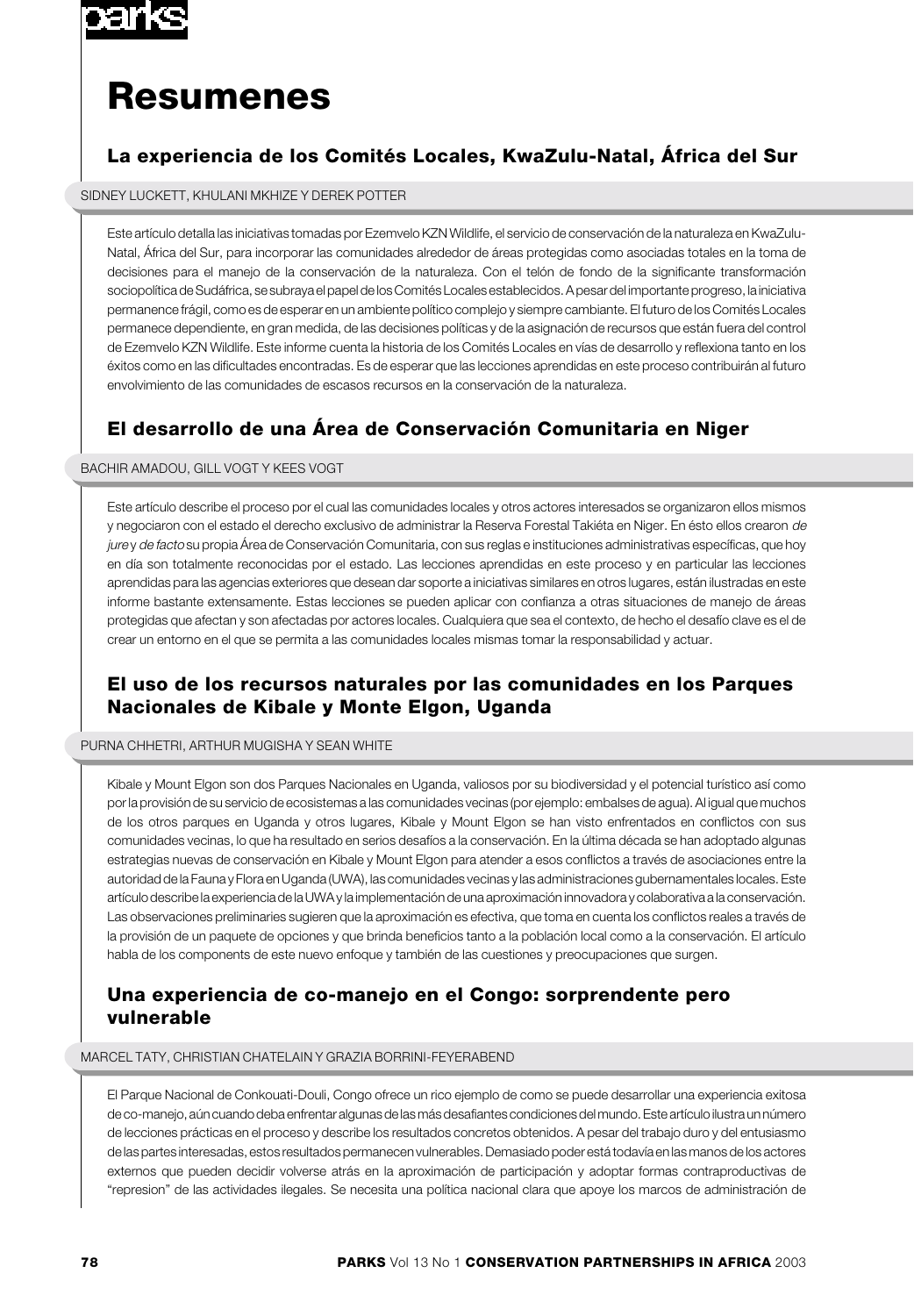participación, así como un apoyo coherente, renovado y de relativo largo plazo de las iniciativas en el campo que, como en Conkouati-Douli, están abriendo paso a asociaciones de administración real.

## **En busca de asociaciones para la conservación en la Reserva de Fauna du Selous, Tanzanía**

#### ROLF BALDUS, BENSON KIBONDE Y LUDWIG SIEGE

Durante la década de los ochenta el rápido aumento de la caza furtiva acarreó una baja significante en el número de elefantes del Coto Selous, una de las áreas protegidas más grandes y antiguas de África. Desde 1987, los gobiernos de Tanzanía y Alemania han cooperado allí en conjunto en un Programa de Conservación de Selous con el propósito de rehabilitar la reserva. Otras agencias se unieron posteriormente en una asociación muy raramente lograda entre donantes. El programa consiguió reducir la caza furtiva de manera significante y mejoró la capacidad administrativa. Los ingresos de la cacería en los safaris (90) % del total) y la fotografía turística aumentaron considerablemente. Se ha establecido un sistema de "retención de fondos", por medio del cual la mitad del ingreso generado permanence en la reserva para ser usado en administración y en inversión (alrededor de \$US 1.8 millones por año). Como consecuencia, la reserva se mantiene a sí misma financieramente, aún cuando la asistencia exterior complementaria continúa. Se han desarrollado acuerdos de colaboración con inversores del sector privado y también con las comunidades locales y 51 unidades en las zonas amortiguadoras y éstos ahora administran sus propias áreas de fauna y flora y tienen participación en los beneficios de la conservación. Esta experiencia de la "Conservación basada en la Comunidad" ha servido, en buena parte, como modelo para la nueva política de la fauna y flora de Tanzanía que ahora ha sido incorporada dentro del Acto Nacional de la Fauna y de la Flora.

## **Los santuarios de fauna de las comunidades Maasai alrededor de Tsavo-Amboseli, Kenia**

MOSES OKELLO, SIMON OLE SENO Y BOBBY WISHITEMI

Este artículo describe el establecimiento de santuarios comunitarios de fauna alrededor de los Parques Nacionales de Tsavo y Amboseli y explora las condiciones para su implementación exitosa. La mayoría de las comunidades Maasai soportan la iniciativa pero desean administrar los santuarios ellos mismos y no quieren entregar la autoridad a los inversores en turismo. Quieren acceso garantido a los recursos naturales a través de una administración transparente que rinda cuentas y que maneje todo profesionalmente, así como también una distribución igualitaria de los ingresos del turismo. Para que los santuarios de fauna de las comunidades Maasai tengan éxito es crítico que se desarrolle una asociación efectiva con otros interesados tales como los líderes de la comunidad, el Servicio de la Fauna y de la Flora de Kenia, las organizaciones locales de conservación, las compañías de excursiones y los turistas.